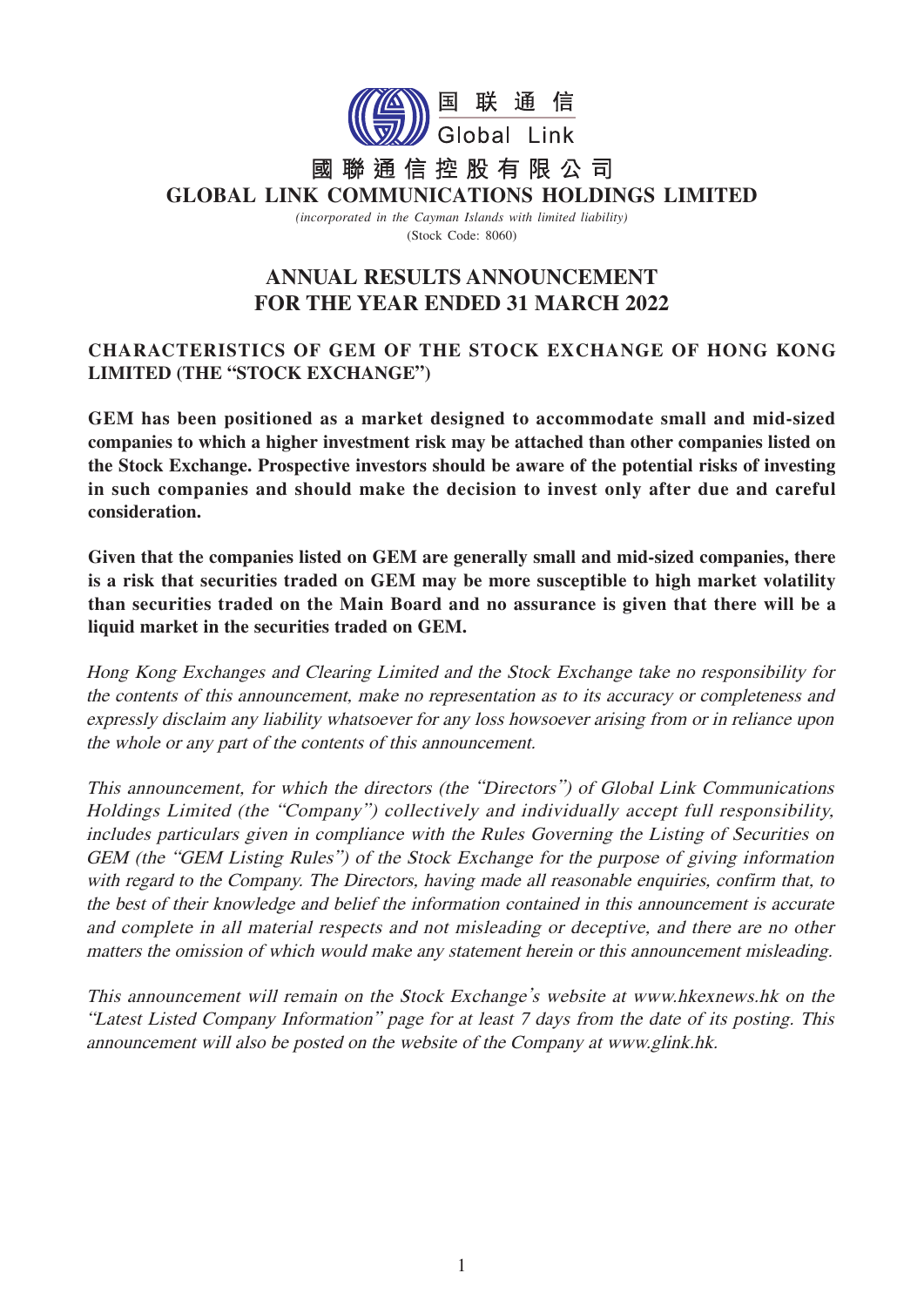# **HIGHLIGHTS**

- Turnover of the Group for the year ended 31 March 2022 was approximately HK\$180,316,000, representing an increase of approximately 84%, as compared with that for the year ended 31 March 2021.
- Loss attributable to equity shareholders of the Company was approximately HK\$21,192,000 for the year ended 31 March 2022, as compared with the profit of approximately HK\$2,265,000 for the last corresponding year.
- The board of the Directors does not recommend the payment of final dividend for the year ended 31 March 2022.

The board of directors (the "**Directors**") of Global Link Communications Holdings Limited (the "**Company**") announces the audited consolidated results of the Company and its subsidiaries (the "**Group**") for the year ended 31 March 2022 together with the audited comparative figures for the year ended 31 March 2021 as follows: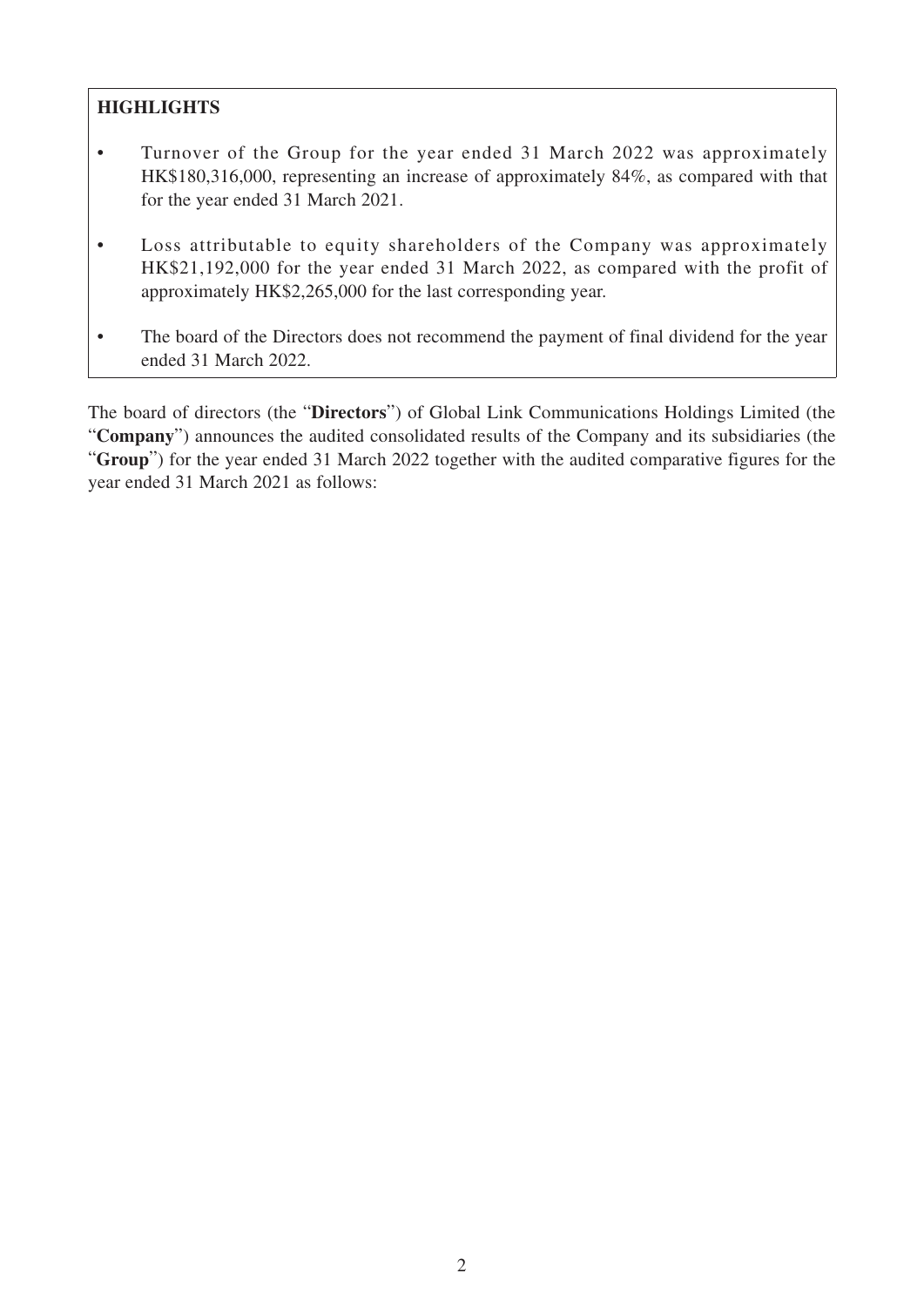# **CONSOLIDATED STATEMENT OF PROFIT OR LOSS AND OTHER COMPREHENSIVE INCOME**

FOR THE YEAR ENDED 31 MARCH 2022

|                                                                                                                                                                                                                                                               | <b>Note</b>    | 2022<br><b>HK\$'000</b>        | 2021<br><b>HK\$'000</b>          |
|---------------------------------------------------------------------------------------------------------------------------------------------------------------------------------------------------------------------------------------------------------------|----------------|--------------------------------|----------------------------------|
| <b>Revenue</b>                                                                                                                                                                                                                                                | $\overline{4}$ | 180,316                        | 98,124                           |
| Cost of sales                                                                                                                                                                                                                                                 |                | (171, 459)                     | (83,993)                         |
| <b>Gross profit</b>                                                                                                                                                                                                                                           |                | 8,857                          | 14,131                           |
| Other revenue and other net gain<br>Selling expenses<br>Administrative expenses<br>(Impairment loss)/reversal of impairment loss on trade                                                                                                                     | 5              | 1,668<br>(12, 935)<br>(11,265) | 10,322<br>(10, 949)<br>(13, 416) |
| receivables and contract assets<br>Other operating expenses                                                                                                                                                                                                   |                | (6,773)<br>(103)               | 2,575<br>(657)                   |
| (Loss)/profit from operation                                                                                                                                                                                                                                  |                | (20, 551)                      | 2,006                            |
| Finance costs                                                                                                                                                                                                                                                 | 6(c)           | (645)                          | (832)                            |
| (Loss)/profit before taxation<br>Income tax                                                                                                                                                                                                                   | 6<br>8         | (21, 196)                      | 1,174                            |
| (Loss)/profit for the year                                                                                                                                                                                                                                    |                | (21, 192)                      | 1,174                            |
| Other comprehensive income for the year:<br>Items that may be reclassified subsequently to<br>profit or loss:<br>Exchange difference on translating financial statements<br>of foreign operations<br>Exchange reserves released upon disposal of subsidiaries |                | 917                            | 1,836<br>80                      |
| Other comprehensive income for the year,<br>net of income tax                                                                                                                                                                                                 |                | 917                            | 1,916                            |
| Total comprehensive (loss)/income for the year                                                                                                                                                                                                                |                | (20, 275)                      | 3,090                            |
| (Loss)/profit attributable to:<br>Equity shareholders of the Company<br>Non-controlling interest                                                                                                                                                              |                | (21, 192)                      | 2,265<br>(1,091)                 |
|                                                                                                                                                                                                                                                               |                | (21, 192)                      | 1,174                            |
| Total comprehensive (loss)/income attributable to:<br>Equity shareholders of the Company<br>Non-controlling interest                                                                                                                                          |                | (20, 275)                      | 4,137<br>(1,047)                 |
|                                                                                                                                                                                                                                                               |                | (20, 275)                      | 3,090                            |
| (Loss)/earnings per share                                                                                                                                                                                                                                     | 10             | <b>HK</b> cents                | HK cents                         |
| - Basic and diluted                                                                                                                                                                                                                                           |                | (6.5)                          | 0.7                              |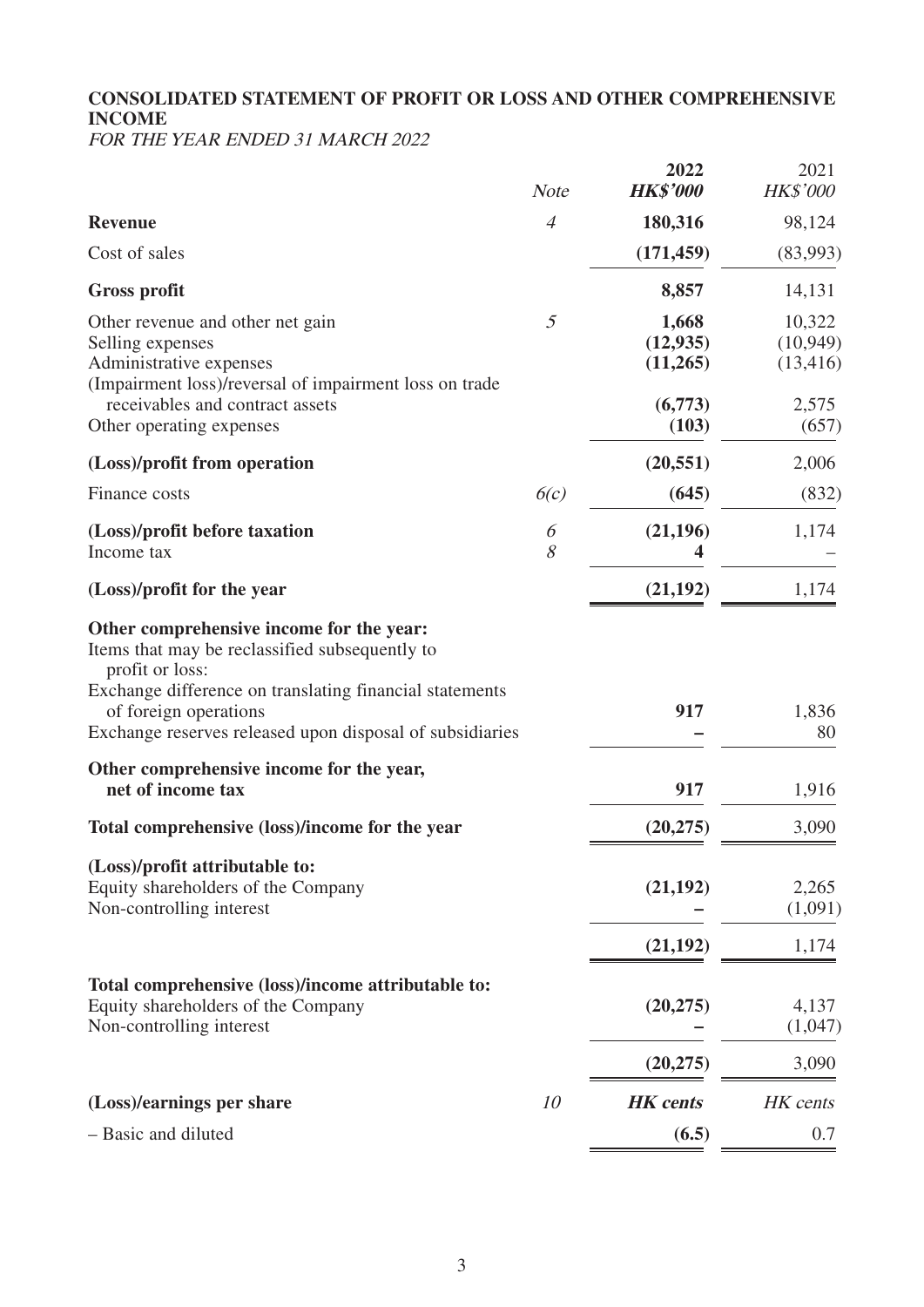# **CONSOLIDATED STATEMENT OF FINANCIAL POSITION**

AT 31 MARCH 2022

|                                                                                             | <b>Notes</b> | 2022<br><b>HK\$'000</b> | 2021<br><b>HK\$'000</b> |
|---------------------------------------------------------------------------------------------|--------------|-------------------------|-------------------------|
| <b>Non-current assets</b><br>Property, plant and equipment<br>Intangible assets             |              | 1,773                   | 2,400                   |
|                                                                                             |              | 1,773                   | 2,400                   |
| <b>Current assets</b>                                                                       |              |                         |                         |
| Inventories                                                                                 |              | 2,626                   | 1,804                   |
| Contract assets                                                                             |              | 6,203                   | 4,391                   |
| Trade and other receivables                                                                 | 11           | 68,072                  | 59,652                  |
| Bills receivables discounted with recourse                                                  |              |                         | 3,549                   |
| Deposits and prepayments                                                                    |              | 11,823                  | 12,931                  |
| Time deposit<br>Cash and cash equivalents                                                   |              | 13,122<br>75,523        | 13,025<br>80,825        |
|                                                                                             |              |                         |                         |
|                                                                                             |              | 177,369                 | 176,177                 |
| <b>Current liabilities</b>                                                                  |              |                         |                         |
| Trade and other payables                                                                    | 12           | 61,502                  | 43,490                  |
| <b>Contract liabilities</b><br>Advances drawn on factored trade receivables                 |              | 2,591                   | 969                     |
| with recourse<br>Advances drawn on bills receivables discounted                             |              | 10,762                  | 5,857                   |
| with recourse                                                                               |              |                         | 3,549                   |
| Lease liabilities                                                                           |              | 787                     | 1,284                   |
| Provision                                                                                   |              | 1,300                   | 1,148                   |
| Provision for taxation                                                                      |              | 7,436                   | 7,139                   |
|                                                                                             |              | 84,378                  | 63,436                  |
| <b>Net current assets</b>                                                                   |              | 92,991                  | 112,741                 |
| <b>Total assets less current liabilities</b>                                                |              | 94,764                  | 115,141                 |
| <b>Non-current liabilities</b>                                                              |              |                         |                         |
| Lease liabilities                                                                           |              | 310                     | 412                     |
| <b>Net assets</b>                                                                           |              | 94,454                  | 114,729                 |
| <b>Capital and reserves</b><br>Equity attributable to equity shareholders of<br>the Company |              |                         |                         |
| Share capital                                                                               |              | 32,638                  | 32,638                  |
| Reserves                                                                                    |              | 61,816                  | 82,091                  |
|                                                                                             |              | 94,454                  | 114,729                 |
| Non-controlling interests                                                                   |              |                         |                         |
| Total equity                                                                                |              | 94,454                  | 114,729                 |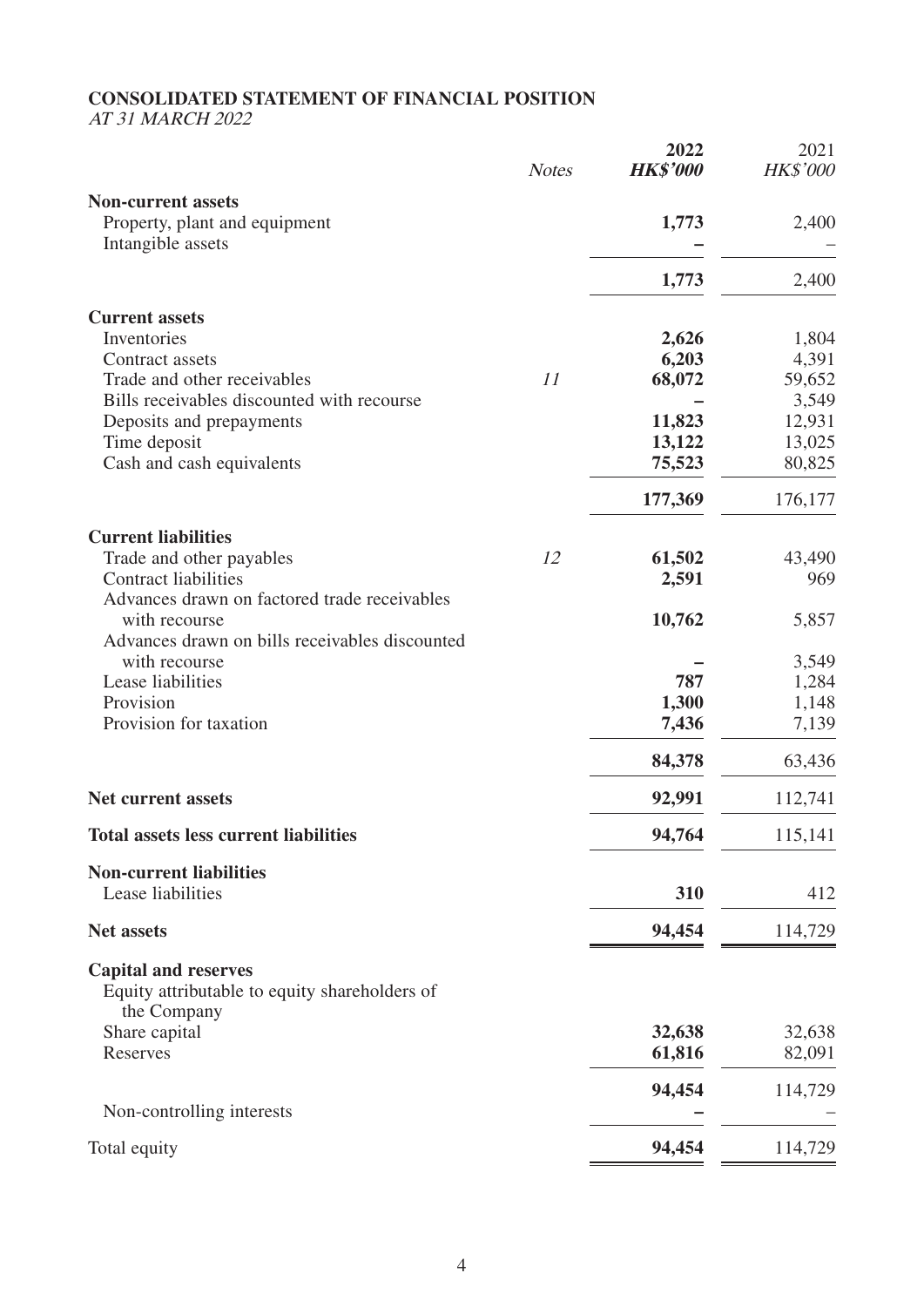# **CONSOLIDATED STATEMENT OF CHANGES IN EQUITY** FOR THE YEAR ENDED 31 MARCH 2022

|                                                                                                          | Attributable to equity shareholders of the Company |                                            |                                      |                                               |                                         |                                                 |                          |                                                     |                                           |
|----------------------------------------------------------------------------------------------------------|----------------------------------------------------|--------------------------------------------|--------------------------------------|-----------------------------------------------|-----------------------------------------|-------------------------------------------------|--------------------------|-----------------------------------------------------|-------------------------------------------|
|                                                                                                          | <b>Share</b><br>capital<br><b>HK\$'000</b>         | <b>Share</b><br>premium<br><b>HK\$'000</b> | Merger<br>reserve<br><b>HK\$'000</b> | <b>Exchange</b><br>reserve<br><b>HK\$'000</b> | Accumulated<br>losses<br><b>HKS'000</b> | <b>Statutory</b><br>reserves<br><b>HK\$'000</b> | Total<br><b>HK\$'000</b> | Non-<br>controlling<br><b>interests</b><br>HK\$'000 | <b>Total</b><br>equity<br><b>HK\$'000</b> |
| At 1 April 2020                                                                                          | 32,638                                             | 188,107                                    | 2,135                                | 7,303                                         | (134, 459)                              | 14,868                                          | 110,592                  | 1,544                                               | 112,136                                   |
| Profit for the year<br>Exchange differences on translating financial statements<br>of foreign operations |                                                    |                                            | $\overline{a}$                       | 1,792                                         | 2,265                                   |                                                 | 2,265<br>1,792           | (1,091)<br>44                                       | 1,174<br>1,836                            |
| Exchange reserves released upon disposal of<br>subsidiaries                                              |                                                    |                                            |                                      | $80\,$                                        |                                         |                                                 | 80                       |                                                     | 80                                        |
| Total comprehensive income for the year<br>Release upon disposal of subsidiaries                         |                                                    |                                            |                                      | 1,872                                         | 2,265<br>285                            | (285)                                           | 4,137<br>$\overline{a}$  | (1,047)<br>(497)                                    | 3,090<br>(497)                            |
| At 31 March 2021 and 1 April 2021                                                                        | 32,638                                             | 188,107                                    | 2,135                                | 9,175                                         | (131,909)                               | 14,583                                          | 114,729                  | $\overline{a}$                                      | 114,729                                   |
| Loss for the year<br>Exchange differences on translating financial statements                            |                                                    |                                            |                                      | $\overline{a}$                                | (21, 192)                               | $\overline{a}$                                  | (21,192)                 |                                                     | (21, 192)                                 |
| of foreign operations                                                                                    |                                                    |                                            |                                      | 917                                           |                                         |                                                 | 917                      |                                                     | 917                                       |
| Total comprehensive (loss)/income for the year                                                           |                                                    |                                            |                                      | 917                                           | (21, 192)                               | $\qquad \qquad -$                               | (20, 275)                |                                                     | (20,275)                                  |
| At 31 March 2022                                                                                         | 32,638                                             | 188,107                                    | 2,135                                | 10,092                                        | (153, 101)                              | 14,583                                          | 94,454                   |                                                     | 94,454                                    |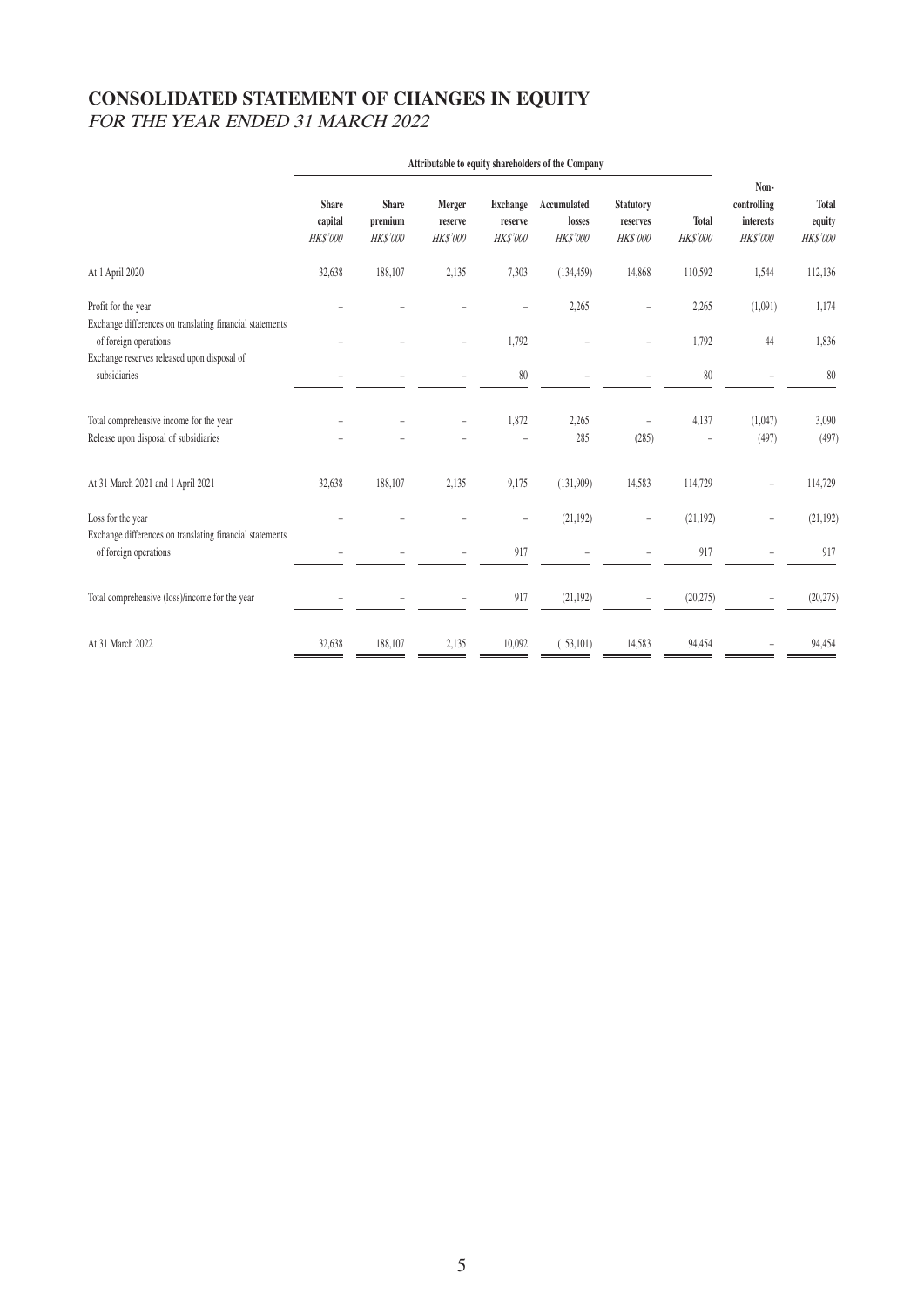Notes:

#### **1. GENERAL INFORMATION**

The Company was incorporated in the Cayman Islands as an exempted company with limited liability under the Companies Law of the Cayman Islands. The address of its registered office is Cricket Square, Hutchins Drive, P. O. Box 2681, Grand Cayman KY1-1111, Cayman Islands. The address of its principal place of business is No. 401, Building D, Guangdong Software Park, No.11, Caipin Road, Science City of Guangzhou Development Zone, Guangzhou City, Guangdong Province, the People's Republic of China. The Company's shares are listed on the GEM of The Stock Exchange of Hong Kong Limited.

### **2. BASIS OF PREPARATION**

These consolidated financial statements have been prepared in accordance with all applicable Hong Kong Financial Reporting Standards ("HKFRSs"), which collective term includes all applicable individual Hong Kong Financial Reporting Standards, Hong Kong Accounting Standards ("HKASs") and Interpretations issued by the Hong Kong Institute of Certified Public Accountants ("HKICPA"), accounting principles generally accepted in Hong Kong and the disclosure requirements of the Hong Kong Companies Ordinance. These financial statements also comply with the applicable disclosure provisions of the Rules Governing the Listing of Securities on the GEM of the Stock Exchange (the "GEM Listing Rules").

The HKICPA has issued certain new and revised HKFRSs that are first effective or available for early adoption for the current accounting period of the Group. Note 3 provides information on any changes in accounting policies resulting from initial application of these developments to the extent that they are relevant to the Group for the current and prior accounting periods reflected in these consolidated financial statements.

#### **3. CHANGES IN ACCOUNTING POLICIES**

The Group has applied the following amendments to HKFRSs issued by the HKICPA to these consolidated financial statements for the current accounting period:

| Amendments to HKFRS 9, HKAS 39, | Interest rate benchmark reform – phase 2 |
|---------------------------------|------------------------------------------|
| HKFRS 7. HKFRS 4 and HKFRS 16   |                                          |
| Amendment to HKFRS 16           | Covid-19-related rent concessions        |

In addition, the Group has early applied the Amendment to HKFRS 16 Covid-19-related rent concessions beyond 30 June 2021.

The application of the amendments to HKFRSs in the current year has had no material impact on the Group's financial positions and performance for the current and prior years and/or on the disclosures set out in these consolidated financial statements.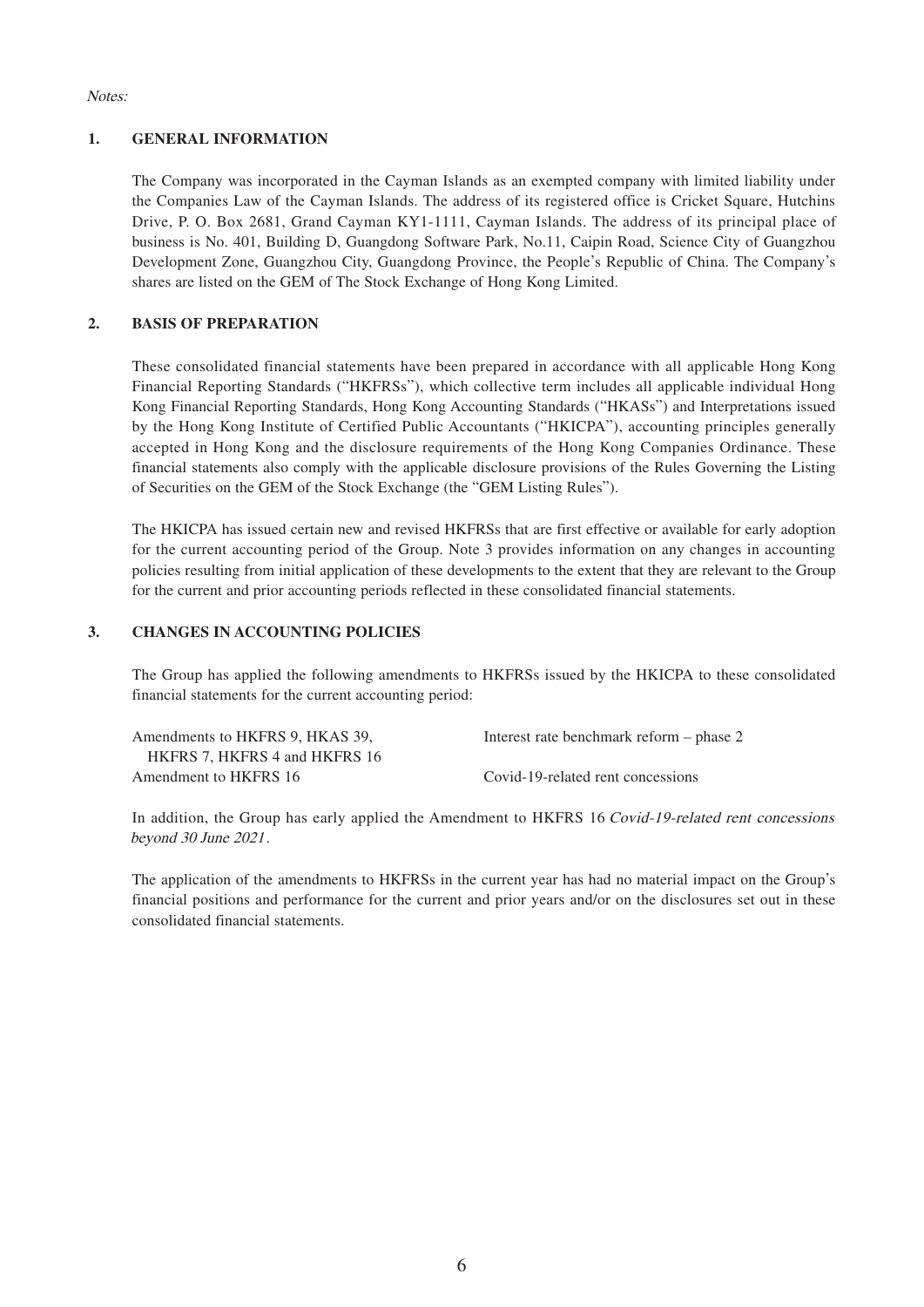#### **4. REVENUE**

Disaggregation of revenue from contracts with customers by major products or services lines is as follows:

|                                                         | 2022<br><b>HK\$'000</b> | 2021<br><b>HK\$'000</b> |
|---------------------------------------------------------|-------------------------|-------------------------|
| <b>Revenue from contracts with customers</b>            |                         |                         |
| within the scope of HKFRS 15                            |                         |                         |
| Revenue from the supply, development and integration of |                         |                         |
| passenger information management system                 | 66,049                  | 90,116                  |
| Sale of electronic components                           |                         | $\overline{4}$          |
| CRMS income                                             | 114,267                 | 8,004                   |
| Total revenue                                           | 180,316                 | 98.124                  |

### **5. OTHER REVENUE AND OTHER NET GAIN**

|                                                   | 2022<br><b>HK\$'000</b> | 2021<br>HK\$'000 |
|---------------------------------------------------|-------------------------|------------------|
| Bank interest income *                            | 635                     | 951              |
| Gain on disposal of subsidiaries                  |                         | 57               |
| Gain on disposal of other financial assets        |                         | 128              |
| Government grants                                 |                         | 270              |
| Other income                                      | 1,033                   | 1,813            |
| Other revenue                                     | 1,668                   | 3,219            |
| Reversal of provision for product warranties, net |                         | 6,966            |
| Exchange gain                                     |                         | 137              |
| Other net gain                                    | 1,668                   | 7,103            |
|                                                   | 1,668                   | 10,322           |

\* The bank interest income was not on financial assets at fair value through profit or loss.

During the year ended 31 March 2021, other revenue included a new subsidy of approximately HK\$270,000 received from the Government under the Employment Support Scheme which was launched in May 2020 to help companies in Hong Kong to retain their employees during the economy slowdown caused by the COVID-19 pandemic.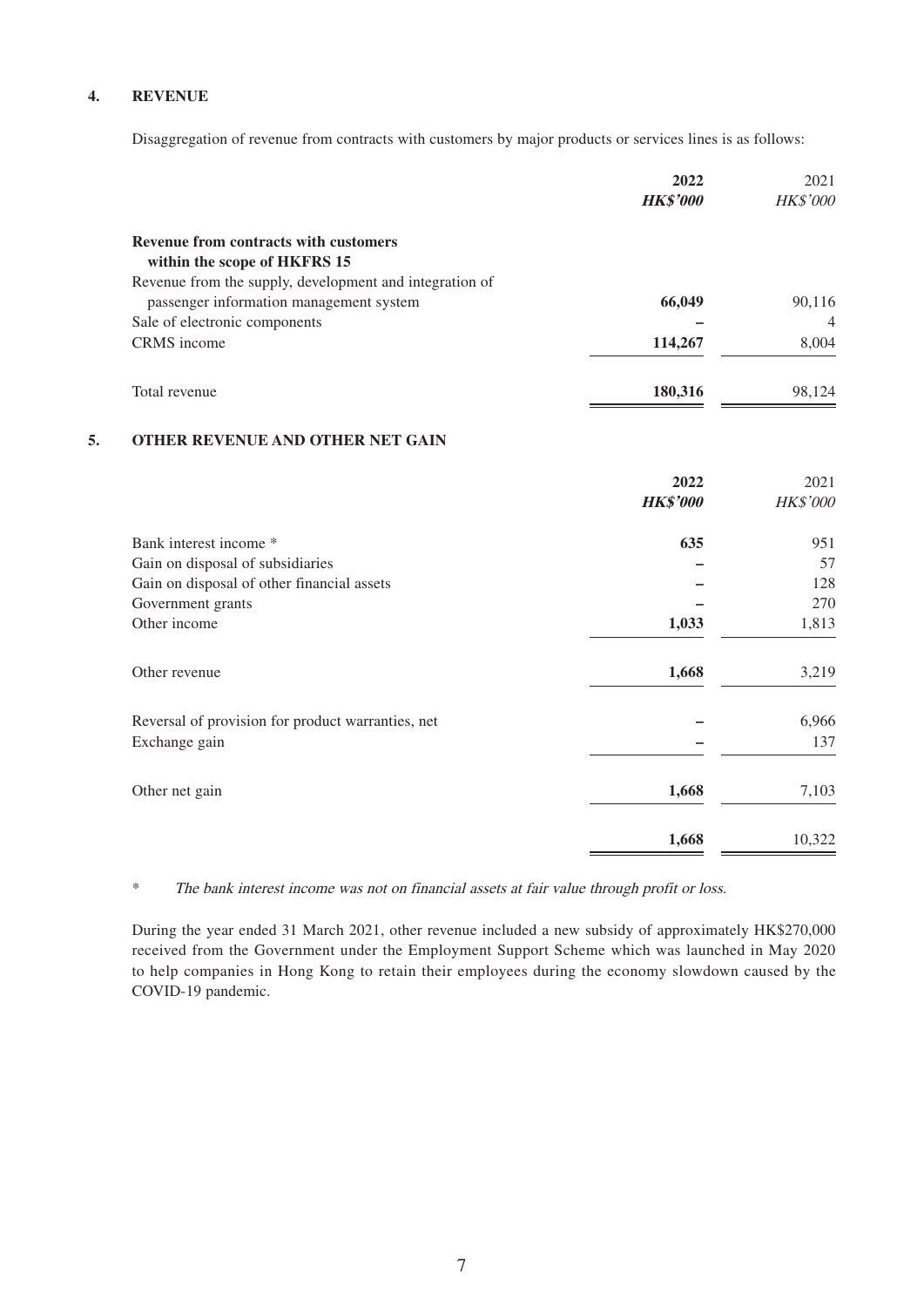#### **6. (LOSS)/PROFIT BEFORE TAXATION**

|     |                                                                            | 2022<br><b>HK\$'000</b> | 2021<br>HK\$'000 |
|-----|----------------------------------------------------------------------------|-------------------------|------------------|
|     | (Loss)/profit for the year has been arrived at after charging/(crediting): |                         |                  |
| (a) | <b>Staff costs, including directors' emoluments</b>                        |                         |                  |
|     | Salaries and wages                                                         | 20,990                  | 21,249           |
|     | Contributions to retirement benefit schemes                                | 2,213                   | 1,887            |
|     | Provision for staff welfare benefits                                       | 192                     | 42               |
|     |                                                                            | 23,395                  | 23,178           |
| (b) | <b>Other items</b>                                                         |                         |                  |
|     | Auditors' remuneration                                                     |                         |                  |
|     | - audit service                                                            | 663                     | 663              |
|     | - non-audit service                                                        |                         | 80               |
|     |                                                                            | 663                     | 743              |
|     | Impairment loss/(reversal of impairment loss) on                           |                         |                  |
|     | trade receivables and contract assets                                      | 6,773                   | (2,575)          |
|     | Cost of inventories sold *                                                 | 58,612                  | 64,379           |
|     | Research and development costs #                                           | 10,842                  | 17,874           |
|     | Depreciation of property, plant and equipment                              |                         |                  |
|     | - self-owned assets                                                        | 264                     | 320              |
|     | - right-of-use assets                                                      | 1,265                   | 1,194            |
|     | Amortisation of intangible assets                                          |                         |                  |
|     | (included in other operating expenses)                                     |                         | 657              |
|     | Gain on disposal of subsidiaries                                           |                         | (57)             |
|     | Provision/(reversal of provision) for product warranties, net ##           | 103                     | (6,966)          |
|     | Net exchange loss/(gain)                                                   | 66                      | (137)            |

\* Cost of inventories sold includes approximately HK\$11,382,000 (2021: HK\$13,733,000) relating to staff costs and depreciation expenses which are also included in the respective total amounts disclosed separately above for each of these types of expenses.

# Research and development costs incurred for the year amounting to approximately HK\$10,842,000 (2021: HK\$17,874,000) which was included in cost of sales.

## Provision/(reversal of provision) for product warranties, net, and are included in "Other operating expenses" and "Other revenue and other net gain" respectively on the face of the consolidated statement of profit or loss and other comprehensive income.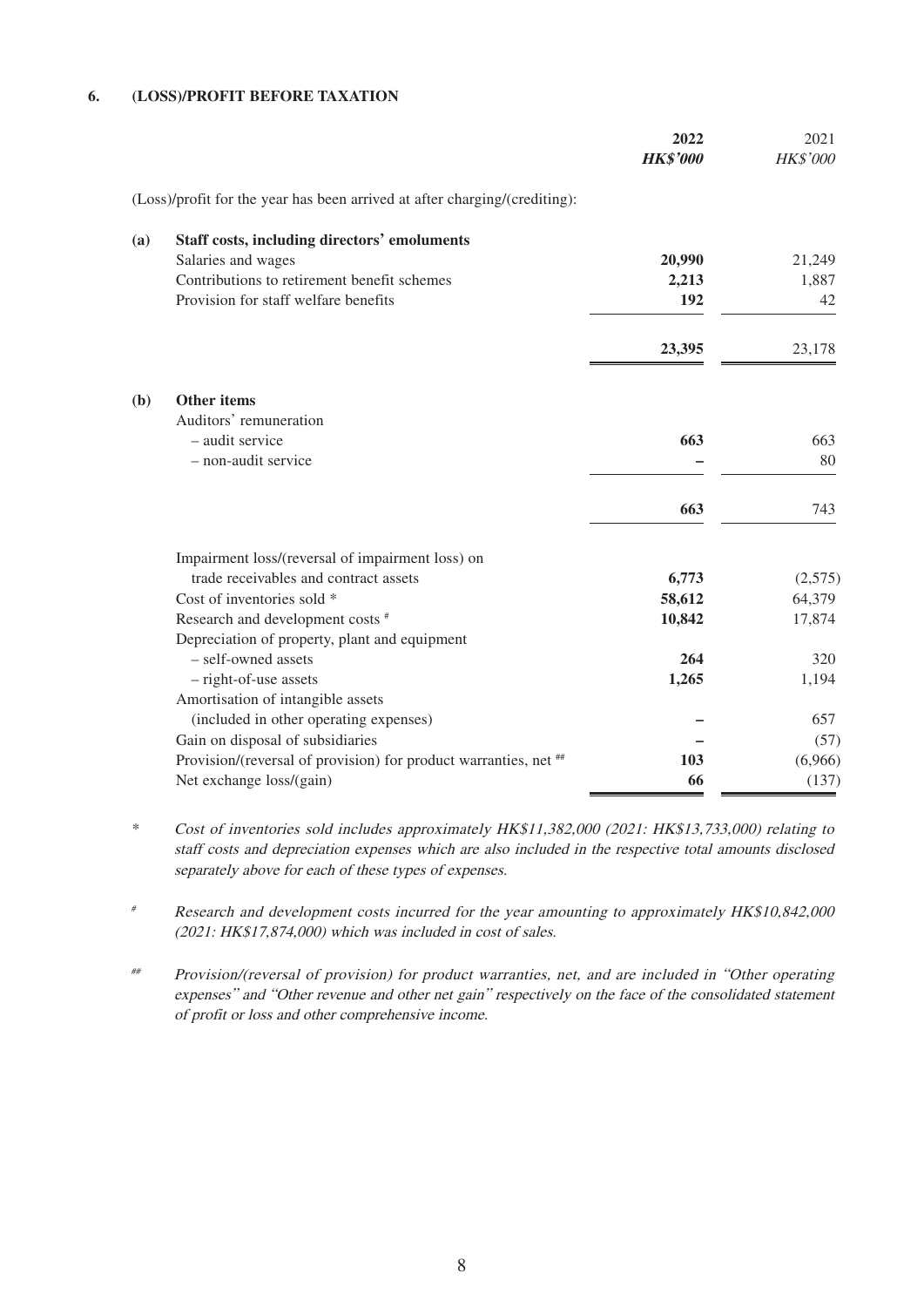#### **(c) Finance costs**

|                               | 2022<br><b>HK\$'000</b> | 2021<br>HK\$'000 |
|-------------------------------|-------------------------|------------------|
| Interest expenses             | 569                     | 709              |
| Interest on lease liabilities | 76                      | 123              |
|                               | 645                     | 832              |

#### **7. SEGMENT INFORMATION**

Operating segments are identified on the basis of internal reports which provides information about components of the Group. These information are reported to and reviewed by board of directors of the Company, the chief operating decision maker ("CODM") for the purposes of resource allocation and performance assessment. The Group's operating segments are organised and structured according to the geographical locations where the Group entities' operate. The geographical locations include the People's Republic of China (the "PRC") (place of domicile of the Group) and Hong Kong.

Segment revenue of the PRC comprises the revenue from supply, development and integration of passenger information management system and CRMS income.

Segment revenue of Hong Kong comprises the revenue from supply, development and integration of passenger information management system and CRMS income.

No reportable operating segment has been aggregated.

#### **(a) Segment results, assets and liabilities**

For the purposes of assessing segment performance and allocating resources between segments, the CODM monitors the results, assets and liabilities attributable to each reportable segment on the following bases:

Segment profit represents the profit earned by each segment without allocation of central administration costs e.g. directors' salaries, interest income and finance costs. This is the measure reported to the CODM for the purposes of resource allocation and performance assessment. The revenue, gross profit and results of the Group are allocated based on location of the Group entities' operations. Taxation charge is not allocated to reportable segment.

Revenue and expenses are allocated to the reportable segments with reference to sales generated by those segments and the expenses incurred by those segments or which otherwise arise from the depreciation or amortisation of assets attributable to those segments.

Sales between segments are carried out on arm's length basis. The revenue from external customers reported to the CODM is measured in a manner consistent with that in the consolidated statement of profit or loss and other comprehensive income.

All assets are allocated to reportable segments. All liabilities are allocated to reportable segments other than current tax liabilities.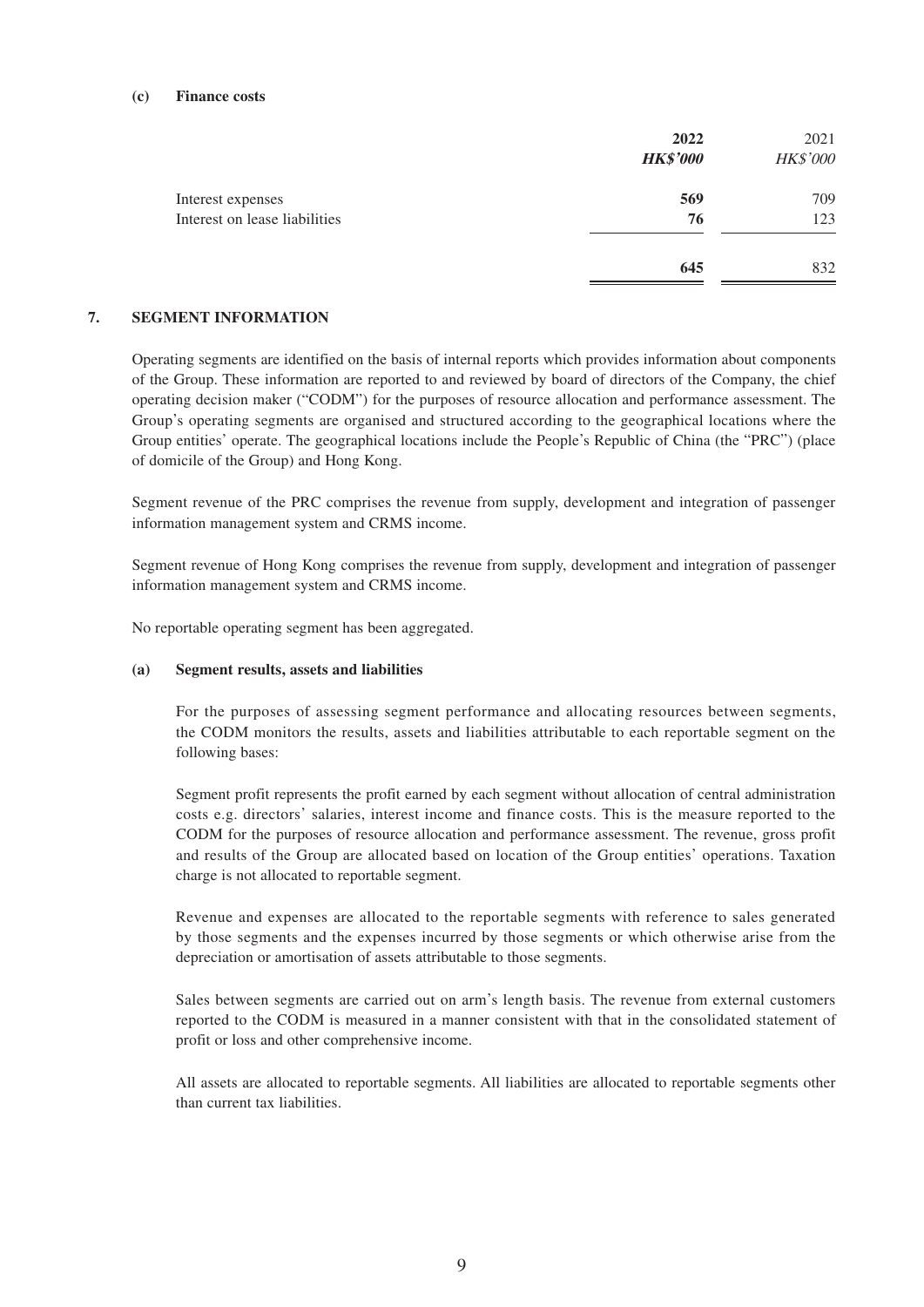Information regarding the Group's reportable segments as provided to the CODM for the purposes of resource allocation and assessment of segment performance for the years ended 31 March 2022 and 2021 is set out below:

|                                                                       | The PRC         |           | <b>Hong Kong</b> |                          | <b>Total</b>    |           |
|-----------------------------------------------------------------------|-----------------|-----------|------------------|--------------------------|-----------------|-----------|
|                                                                       | 2022            | 2021      | 2022             | 2021                     | 2022            | 2021      |
|                                                                       | <b>HK\$'000</b> | HK\$'000  | <b>HK\$'000</b>  | HK\$'000                 | <b>HK\$'000</b> | HK\$'000  |
| Disaggregated by timing of                                            |                 |           |                  |                          |                 |           |
| revenue recognition                                                   |                 |           |                  |                          |                 |           |
| - Overtime                                                            |                 | 1,037     |                  | 3,535                    |                 | 4,572     |
| - Point in time                                                       | 152,434         | 93,552    | 29,369           |                          | 181,803         | 93,552    |
|                                                                       | 152,434         | 94,589    | 29,369           | 3,535                    | 181,803         | 98,124    |
| Reportable segment profit                                             | 7,737           | 22,812    | 629              | 136                      | 8,366           | 22,948    |
| Research and development costs                                        | (10, 842)       | (17, 874) |                  |                          | (10, 842)       | (17, 874) |
| Bank interest income                                                  | 96              | 14        | 539              | 937                      | 635             | 951       |
| Gain on disposal of other financial assets                            |                 | 128       | $\overline{a}$   | $\overline{\phantom{m}}$ | $\overline{a}$  | 128       |
| Depreciation                                                          | (1,528)         | (1,512)   | (1)              | (2)                      | (1,529)         | (1,514)   |
| Amortisation of intangible assets                                     |                 | (657)     |                  |                          | L               | (657)     |
| (Impairment loss)/reversal of<br>impairment loss on trade             |                 |           |                  |                          |                 |           |
| receivables and contract assets                                       | (6,773)         | 2,575     |                  |                          | (6,773)         | 2,575     |
| (Provision)/reversal of provision                                     |                 |           |                  |                          |                 |           |
| for product warranties, net                                           | (103)           | 6,966     |                  | $\overline{\phantom{a}}$ | (103)           | 6,966     |
| Gain on disposal of subsidiaries                                      |                 |           |                  | 57                       |                 | 57        |
| Reportable segment assets                                             | 88,389          | 92,871    | 93,207           | 89,311                   | 181,596         | 182,182   |
| Reportable segment assets includes:                                   |                 |           |                  |                          |                 |           |
| Additions to non-current assets<br>(other than financial instruments) |                 |           |                  |                          |                 |           |
| and deferred tax assets)                                              |                 |           |                  |                          |                 |           |
| - Property, plant and equipment                                       | 817             | 60        |                  |                          | 817             | 60        |
| <b>Reportable segment liabilities</b>                                 | 78,250          | 58,541    | 1,456            | 1,773                    | 79,706          | 60,314    |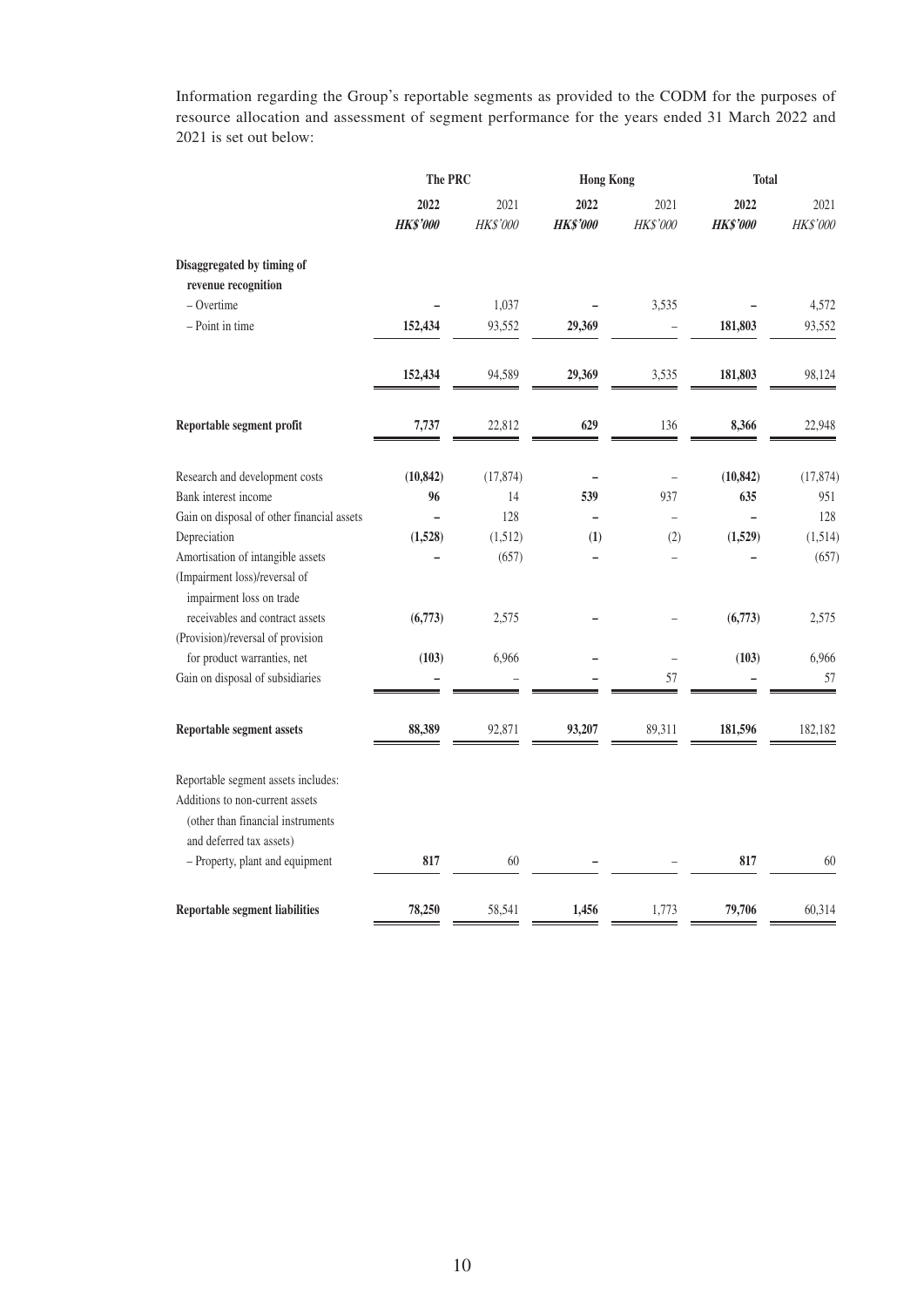## **(b) Reconciliation of reportable segment revenues, profit or loss, assets and liabilities**

|                                                       | 2022<br><b>HK\$'000</b> | 2021<br>HK\$'000 |
|-------------------------------------------------------|-------------------------|------------------|
|                                                       |                         |                  |
| <b>Revenue:</b>                                       |                         |                  |
| Total reportable segments' revenue                    | 181,803                 | 98,124           |
| Elimination of inter-segment revenue                  | (1, 487)                |                  |
| Consolidated revenue                                  | 180,316                 | 98,124           |
| Profit/(loss):                                        |                         |                  |
| Total reportable segments' profit/(loss)              | 8,366                   | 22,948           |
| Elimination of inter-segment profit                   |                         |                  |
| Reportable segment profit/(loss) derived from Group's |                         |                  |
| external customers                                    | 8,366                   | 22,948           |
| Bank interest income                                  | 635                     | 951              |
| Gain on disposal of subsidiaries                      |                         | 57               |
| Unallocated head office and corporate expenses        | (30, 197)               | (22, 782)        |
| Consolidated (loss)/profit before tax expenses        | (21, 196)               | 1,174            |
| <b>Assets</b>                                         |                         |                  |
| Total reportable segments' assets                     | 181,596                 | 182,182          |
| Elimination of inter-segment receivables              | (2, 454)                | (3,605)          |
| Consolidated total assets                             | 179,142                 | 178,577          |
| <b>Liabilities</b>                                    |                         |                  |
| Total reportable segments' liabilities                | 79,706                  | 60,314           |
| Elimination of inter-segment payables                 | (2, 454)                | (3,605)          |
|                                                       | 77,252                  | 56,709           |
| Current tax liabilities                               | 7,436                   | 7,139            |
| Consolidated total liabilities                        | 84,688                  | 63,848           |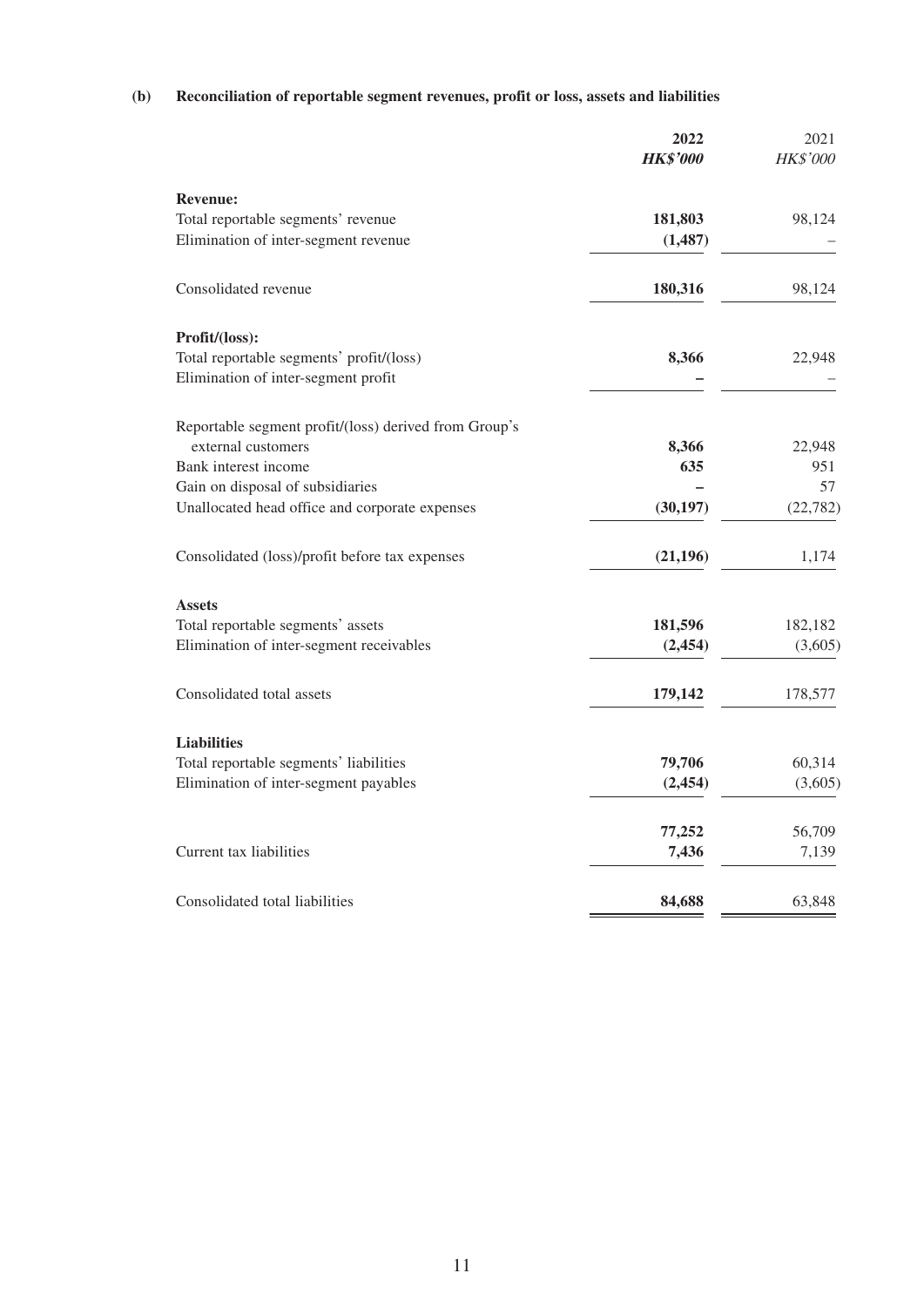#### **(c) Revenue from major products and services**

The following is an analysis of the Group's revenue from its major products and services:

|                                                  | 2022<br><b>HK\$'000</b> | 2021<br><b>HK\$'000</b> |
|--------------------------------------------------|-------------------------|-------------------------|
| Supply, development and integration of passenger |                         |                         |
| information management system                    | 66,049                  | 90,116                  |
| Sale of electronic components                    |                         | $\overline{4}$          |
| CRMS income                                      | 114,267                 | 8,004                   |
|                                                  | 180,316                 | 98,124                  |

#### **(d) Other geographical information**

|                      |                         | <b>Non-current assets</b> |  |  |
|----------------------|-------------------------|---------------------------|--|--|
|                      | 2022<br><b>HK\$'000</b> | 2021<br><b>HK\$'000</b>   |  |  |
| The PRC<br>Hong Kong | 1,773                   | 2,398<br>2                |  |  |
|                      | 1,773                   | 2,400                     |  |  |

The Group's non-current assets, which include property, plant and equipment and intangible assets. The geographical location of the Group's non-current assets are based on the physical location of the assets under consideration in case of tangible assets, and the location of the operation to which they are allocated, in the case of intangible assets.

#### **(e) Information about major customers**

Revenue from two (2021: two) customers in the PRC operating and reportable segment amounted to HK\$57,263,000 and HK\$26,767,000 (2021: HK\$40,564,000 and HK\$17,732,000), and revenue from one (2021: nil) customer in the HK operating and reportable segment amounted to HK\$21,222,000 (2021: nil) which individually represent more than 10% of the Group's total revenue.

Three (2021: two) customers contributed 10% or more to the Group's total revenue for 2022.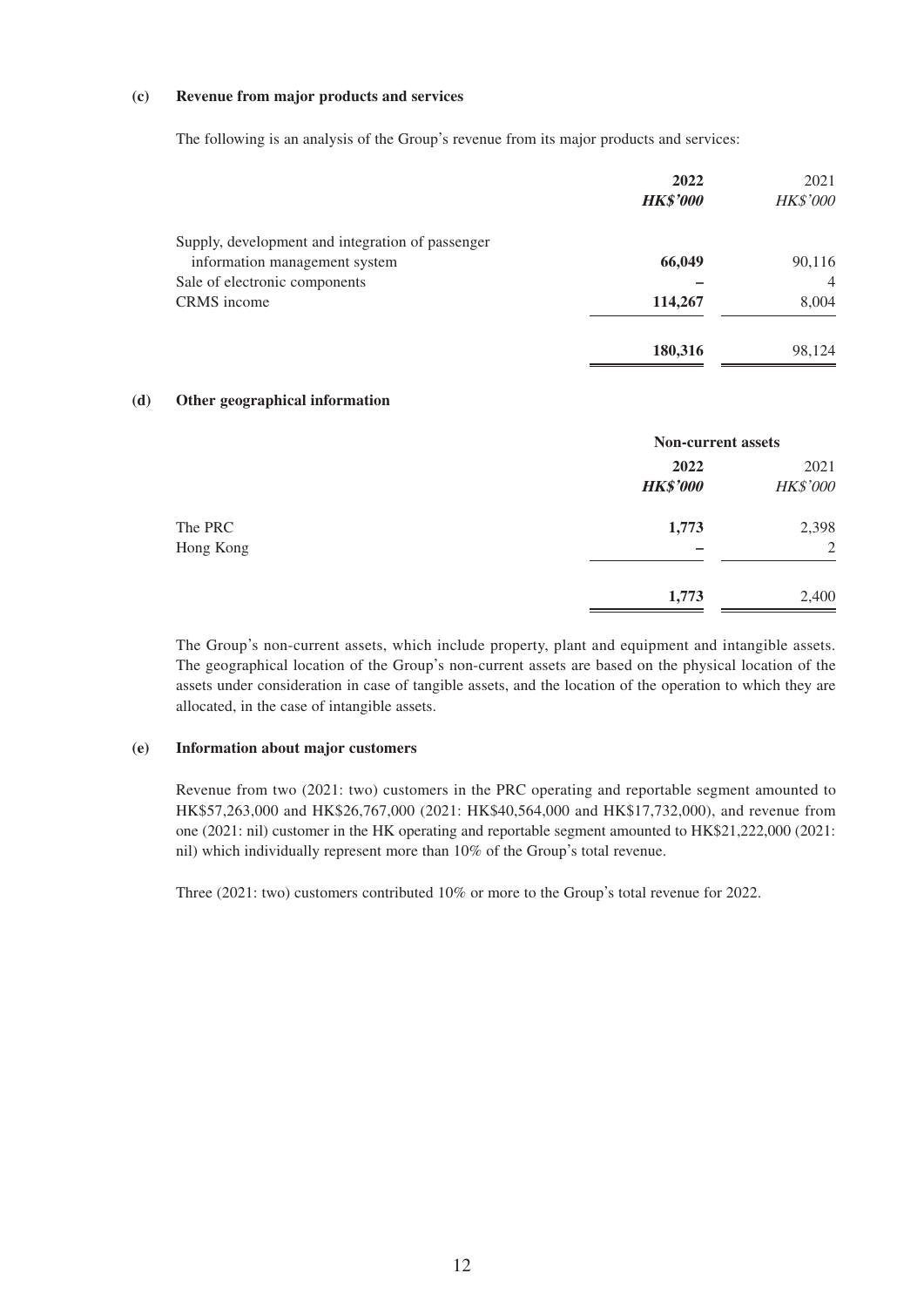#### **8. INCOME TAX**

**(a) Income tax in the consolidated statement of profit or loss and other comprehensive income represents:**

|                               | 2022<br><b>HK\$'000</b> | 2021<br>HK\$'000 |
|-------------------------------|-------------------------|------------------|
| Current year provision:       |                         |                  |
| Hong Kong Profits Tax         |                         |                  |
| PRC Enterprise Income Tax     |                         |                  |
| Over-provision in prior years | (4)                     |                  |
|                               | (4)                     |                  |

(i) The statutory income tax rate of the Company and its subsidiaries operated in Hong Kong was 16.5% for the years ended 31 March 2022 and 2021, except for one subsidiary of the Group which is a qualifying corporation under the two-tiered Profits Tax rates regime. For this subsidiary the first HK\$2 million of assessable profits are taxed at 8.25%, and the remaining assessable profits are taxed at 16.5%.

The provision for Hong Kong Profits Tax for the years ended 31 March 2022 and 2021 is taken into account a reduction granted by the Hong Kong SAR Government of 100% of the tax payable for the year of assessment 2021/22 subject to a maximum reduction of HK\$10,000 (2020/21: HK\$10,000) for each business.

- (ii) A PRC subsidiary of the Company, Guangzhou Global Link Communications Inc. ("Guangzhou GL"), was qualified as "High and new technology enterprise" and subject to concessionary rate of PRC enterprise income tax (the "PRC EIT") at 15%, which was granted for further three years starting from December 2020. The remaining PRC subsidiaries were qualified as "Small Lowprofit Enterprise" and subject to a concessionary PRC EIT rate.
- (iii) The Company and its subsidiaries incorporated in countries other than the PRC and Hong Kong are not subject to any income tax pursuant to the rules and regulations of their respective countries of incorporation.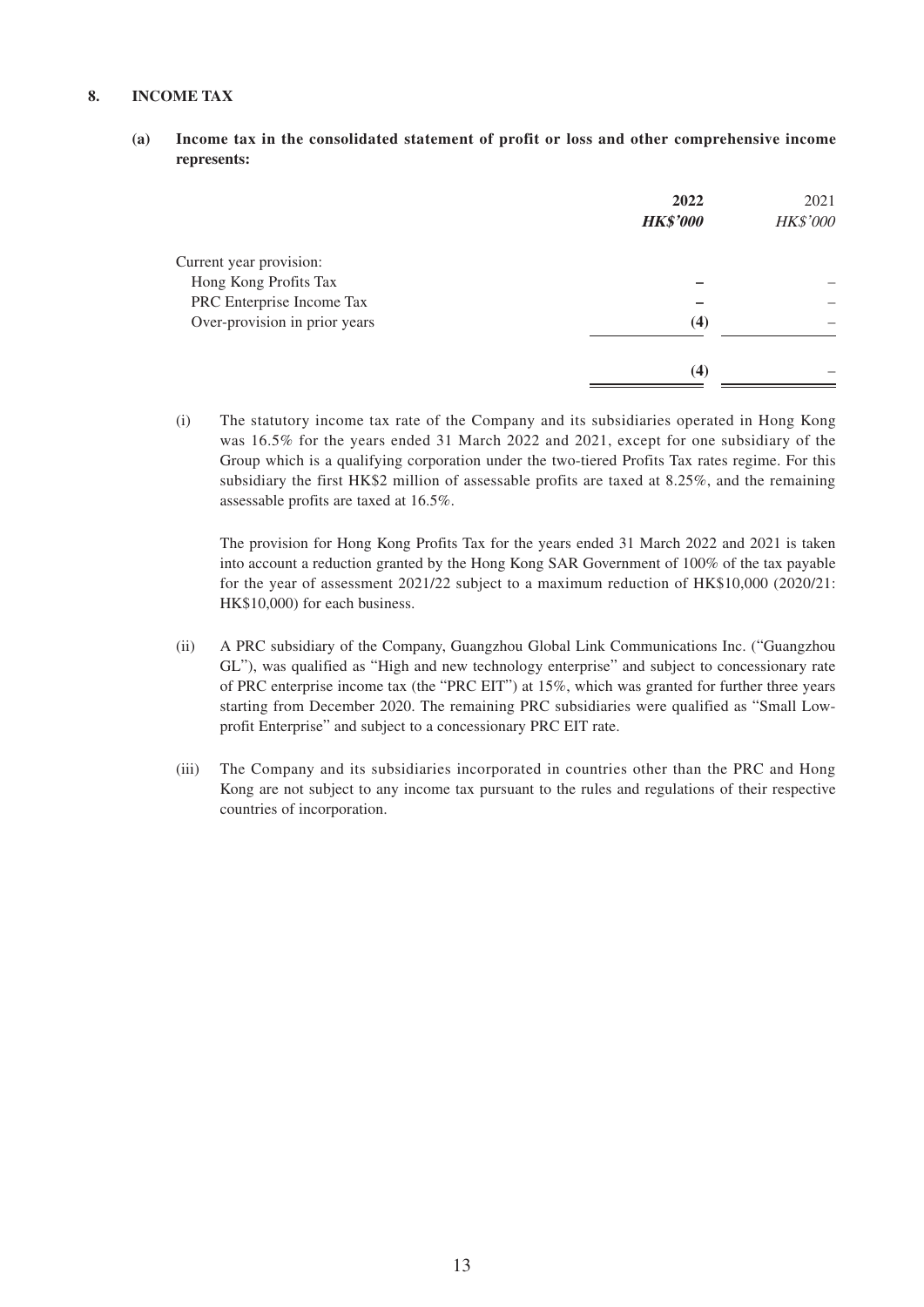#### **(b) Reconciliation between tax expenses and accounting (loss)/profit at the applicable tax rates:**

|                                                                 | 2022<br><b>HK\$'000</b> | 2021<br><b>HK\$'000</b> |
|-----------------------------------------------------------------|-------------------------|-------------------------|
| (Loss)/profit before taxation                                   | (21, 196)               | 1,174                   |
| Notional tax on (loss)/profit before taxation, calculated       |                         |                         |
| at the rates applicable to (loss)/profit in the                 |                         |                         |
| countries concerned                                             | (3,542)                 | 165                     |
| Tax effect of non-taxable income                                | (91)                    | (180)                   |
| Tax effect of non-deductible expenses                           | 473                     | 921                     |
| Tax effect of unused tax losses not recognised                  | 1,897                   | 630                     |
| Tax effect of utilisation of tax loss previously not recognised |                         | (1,636)                 |
| Over-provision in prior years                                   | (4)                     |                         |
| Tax effect of temporary differences not recognised              | 1,263                   | 100                     |
| Tax (credit)/expense                                            | (4)                     |                         |

#### **9. DIVIDENDS**

No dividend was paid or proposed during the year, nor has any dividend been proposed since the end of reporting period (2021: Nil).

#### **10. (LOSS)/EARNINGS PER SHARE**

#### **(a) Basic (loss)/earnings per share**

The calculation of basic (loss)/earnings per share is based on the consolidated (loss)/profit attributable to equity shareholders of the Company of loss of HK\$21,192,000 (2021: profit of HK\$2,265,000) and the weighted average number of approximately 326,380,750 ordinary shares (2021: 326,380,750 ordinary shares) in issue during the year.

#### **(b) Diluted (loss)/earnings per share**

The basic and diluted (loss)/earnings per share are the same for the years ended 31 March 2022 and 2021, as there are no dilutive potential ordinary shares in issue during the year.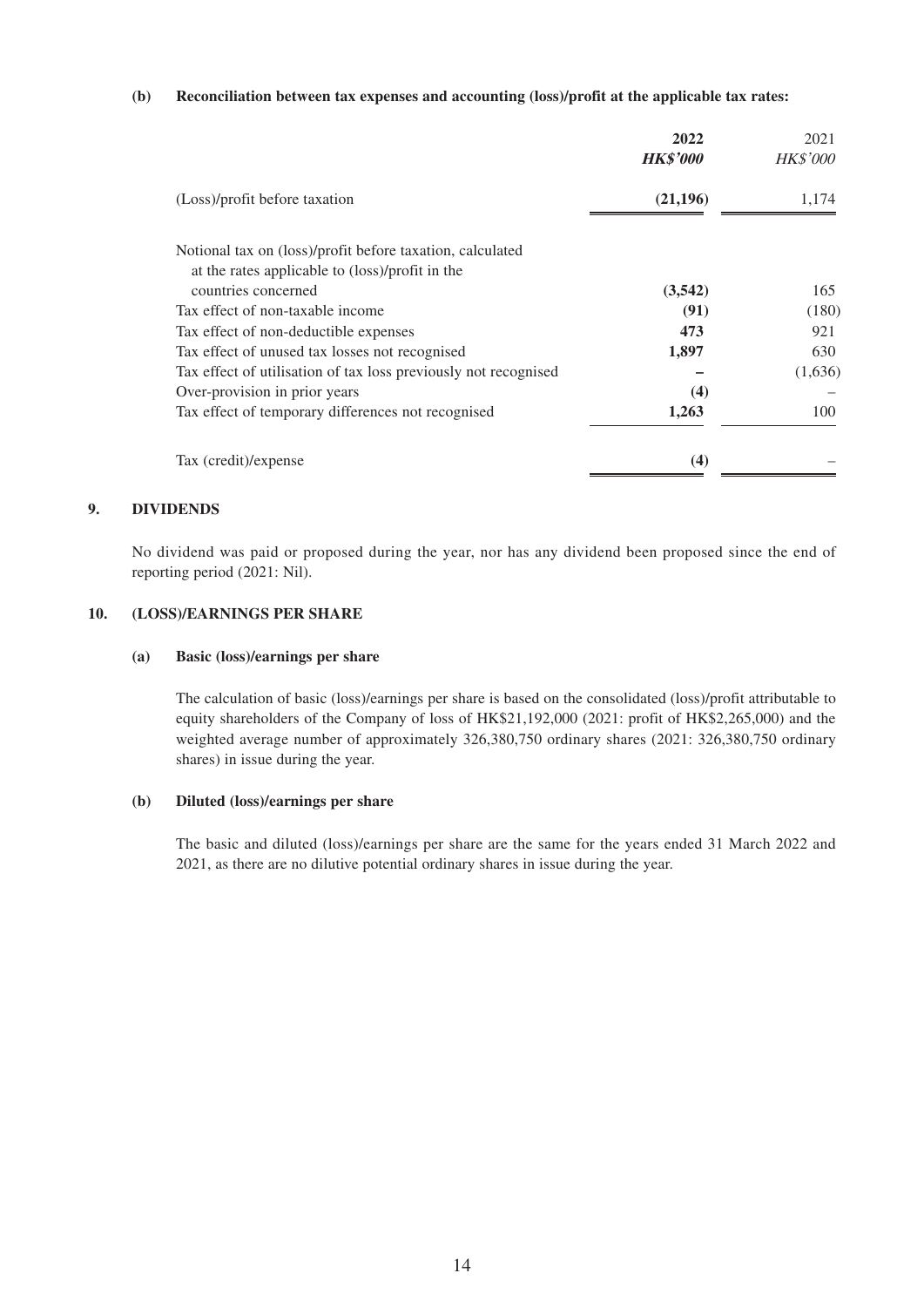#### **11. TRADE AND OTHER RECEIVABLES**

|                                    | 2022            | 2021            |
|------------------------------------|-----------------|-----------------|
|                                    | <b>HK\$'000</b> | <b>HK\$'000</b> |
| Trade receivables                  | 69,734          | 55,742          |
| Bills receivables                  | 1,850           | 1,420           |
| Trade and bills receivables        | 71,584          | 57,162          |
| Less: Allowance for doubtful debts | (9,926)         | (4,360)         |
|                                    | 61,658          | 52,802          |
| Other receivables                  | 6,414           | 6,850           |
|                                    | 68,072          | 59,652          |

All of the trade and other receivables are expected to be recovered within one year.

#### **Age analysis**

The following is an analysis of trade receivables and bills receivables by age, presented the respective revenue recognition dates and the issuance date of relevant bills respectively:

|                          | 2022            | 2021     |
|--------------------------|-----------------|----------|
|                          | <b>HK\$'000</b> | HK\$'000 |
| Within 90 days           | 24,963          | 47,482   |
| Between 91 and 180 days  | 29,290          | 3,375    |
| Between 181 and 365 days | 2,138           | 1,608    |
| Between 1 and 2 years    | 5,267           | 337      |
|                          | 61,658          | 52,802   |

Customers are generally granted with credit terms of 90 days. Generally, the Group does not hold any collaterals from customers.

At 31 March 2022, carrying amount of trade receivables amounted to HK\$11,840,000 (2021: HK\$8,246,000) has been pledged as security for the Group's other borrowing.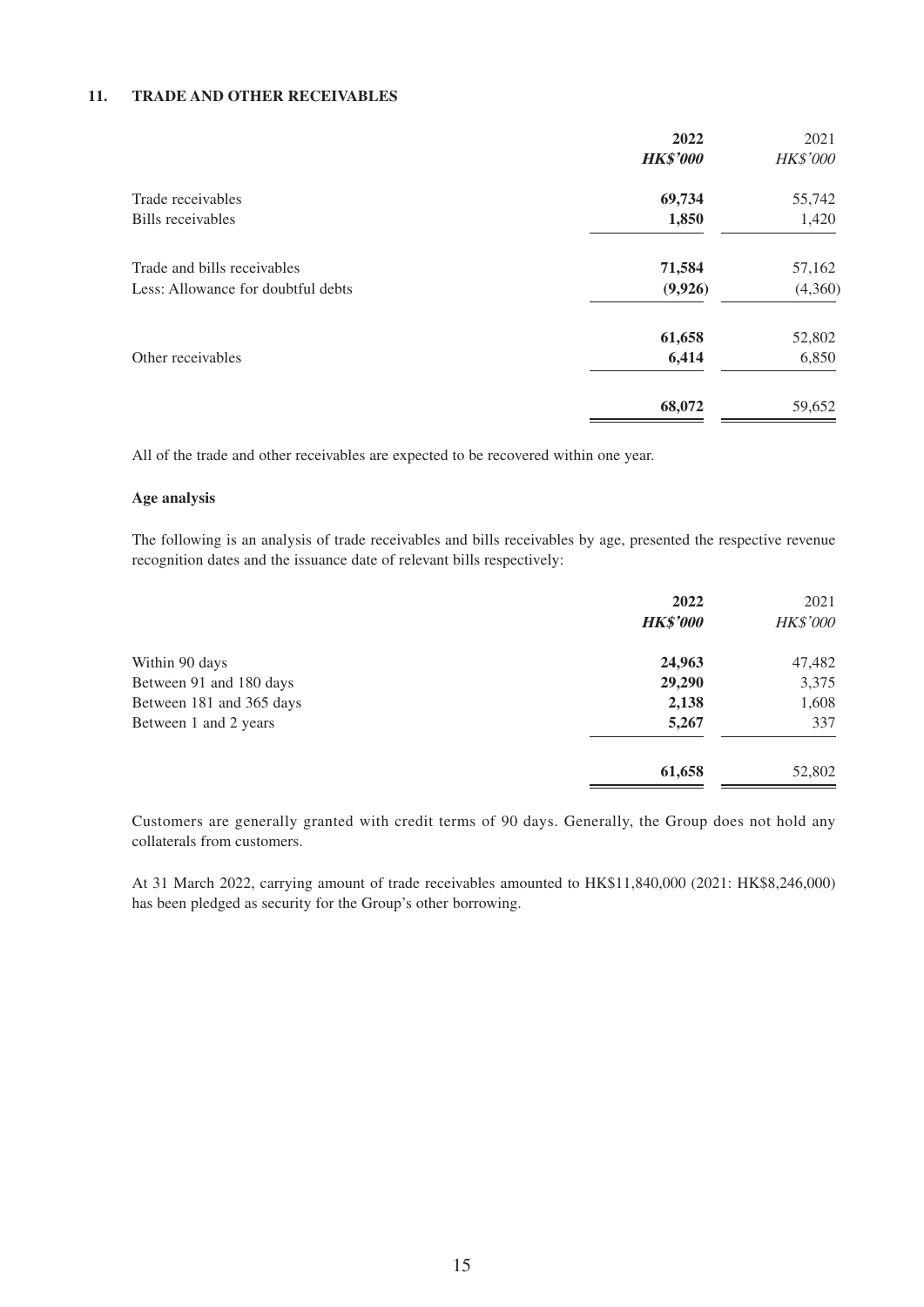#### **Transferred receivables**

The carrying amounts of the trade receivables include receivables which are subject to a factoring arrangement. Under this arrangement, the Group has transferred the relevant receivables to the factor in exchange for cash and is prevented from selling or pledging the receivables. The Group therefore continues to recognise the transferred assets in their entirety in its consolidated statement of financial position. The amount repayable under the factoring agreement is presented as secured borrowing. The Group considers the held to collect contractual cashflows to remain appropriate for these receivables and hence continues measuring them at amortised cost.

The relevant carrying amounts are as follows:

|                                                                                    | 2022<br><b>HK\$'000</b> | 2021<br><b>HK\$'000</b> |
|------------------------------------------------------------------------------------|-------------------------|-------------------------|
| Carrying amount of transferred assets<br>Carrying amount of associated liabilities | 11,840<br>(10,762)      | 8,246<br>(5,857)        |
| Net position                                                                       | 1,078                   | 2,389                   |

#### **12. TRADE AND OTHER PAYABLES**

|                                 | 2022            | 2021            |
|---------------------------------|-----------------|-----------------|
|                                 | <b>HK\$'000</b> | <b>HK\$'000</b> |
| Trade payables (note $(b)$ )    | 49,154          | 32,357          |
| Other payables                  | 4,816           | 2,051           |
| Borrowings from related parties | 3,576           | 4,826           |
| Accrued wages                   | 1,138           | 1,256           |
| Payables for value-added tax    | 2,818           | 3,000           |
|                                 | 61,502          | 43,490          |

- (a) All of the trade and other payables are expected to be settled within one year or are repayable on demand.
- (b) Included in trade and other payables are trade payables and bills payables presented based on the purchase recognition date, that is, goods receipt date, with the following ageing analysis as at the end of the reporting period:

|                          | 2022<br><b>HK\$'000</b> | 2021<br><b>HK\$'000</b> |
|--------------------------|-------------------------|-------------------------|
| <b>Trade payables</b>    |                         |                         |
| Within 90 days           | 29,337                  | 10,113                  |
| Between 91 and 180 days  | 7,131                   | 7,541                   |
| Between 181 and 365 days | 8,043                   | 11,315                  |
| Between 1 and 2 years    | 3,465                   | 1,752                   |
| Over 2 years             | 1,178                   | 1,636                   |
|                          | 49,154                  | 32,357                  |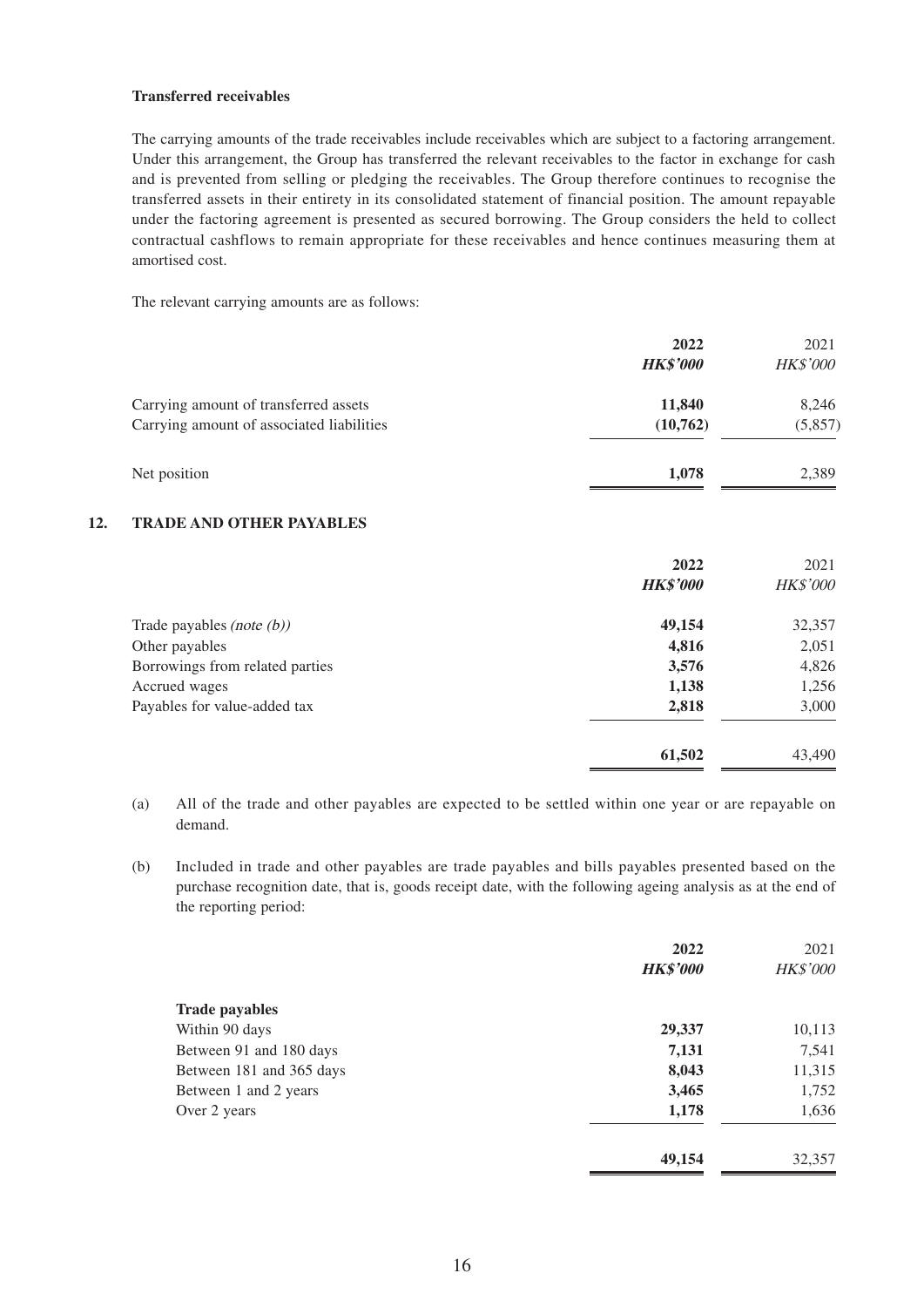### **MANAGEMENT DISCUSSION AND ANALYSIS**

### **FINANCIAL REVIEW**

### **Turnover**

During the year under review, the Group made efforts to expand the CRM business. Revenue generated from the CRM business increased significantly to approximately HK\$114,267,000 as compared with approximately HK\$8,004,000 in the last corresponding period. However, due to a higher labour cost ratio in the CRM business, its gross profit margin was relatively low. Currently, it is difficult for the Group to improve the lower gross profit margin of the CRM business, but the Group is actively considering the introduction of technologies such as artificial intelligence, in an effort to improve the gross profit margin of the CRM business.

During the year under review, Guangzhou Global Link, a subsidiary of the Company, delivered vehicle passenger information systems and equipment to certain central train manufacturers under CRRC, mainly including new purchase project of Guangzhou Metro Lines 5 and 6 and Huangpu Tram Line 1; Wuhan Metro Line 16, Chongqing Metro Line 9, Foshan Metro Line 3, tramcars in Wenshan, Yunnan and other system solutions. Meanwhile, it also provided spare parts and accessories to trains in batches for metros in Beijing, Shenyang, Hangzhou, Wuhan, Wuxi, Fuzhou, Guangzhou, Shenzhen and Foshan. The sales of rail transit amounted to approximately HK\$66,049,000, representing a decrease of approximately 27% as compared with HK\$90,116,000 in the last corresponding period.

### **Gross profit and loss attributable to equity shareholders**

For the year ended 31 March 2022, the Group recorded gross profit of approximately HK\$8,857,000, and the loss attributable to equity shareholders during the year amounted to approximately HK\$21,192,000.

### **Selling expenses**

Selling expenses during the year under review were approximately HK\$12,935,000, representing an increase of approximately 18% as compared with the last corresponding period.

### **Administrative expenses**

Administrative expenses during the year under review were approximately HK\$11,265,000, representing a decrease of approximately 16% as compared to the last corresponding period.

### **Other revenue and other net gain**

During the year under review, other revenue and other net gain were approximately HK\$1,668,000, representing a decrease of approximately 84% as compared to the last corresponding period. The decrease was mainly due to the fact that no provision for after-sales maintenance of products was reversed during the year under review.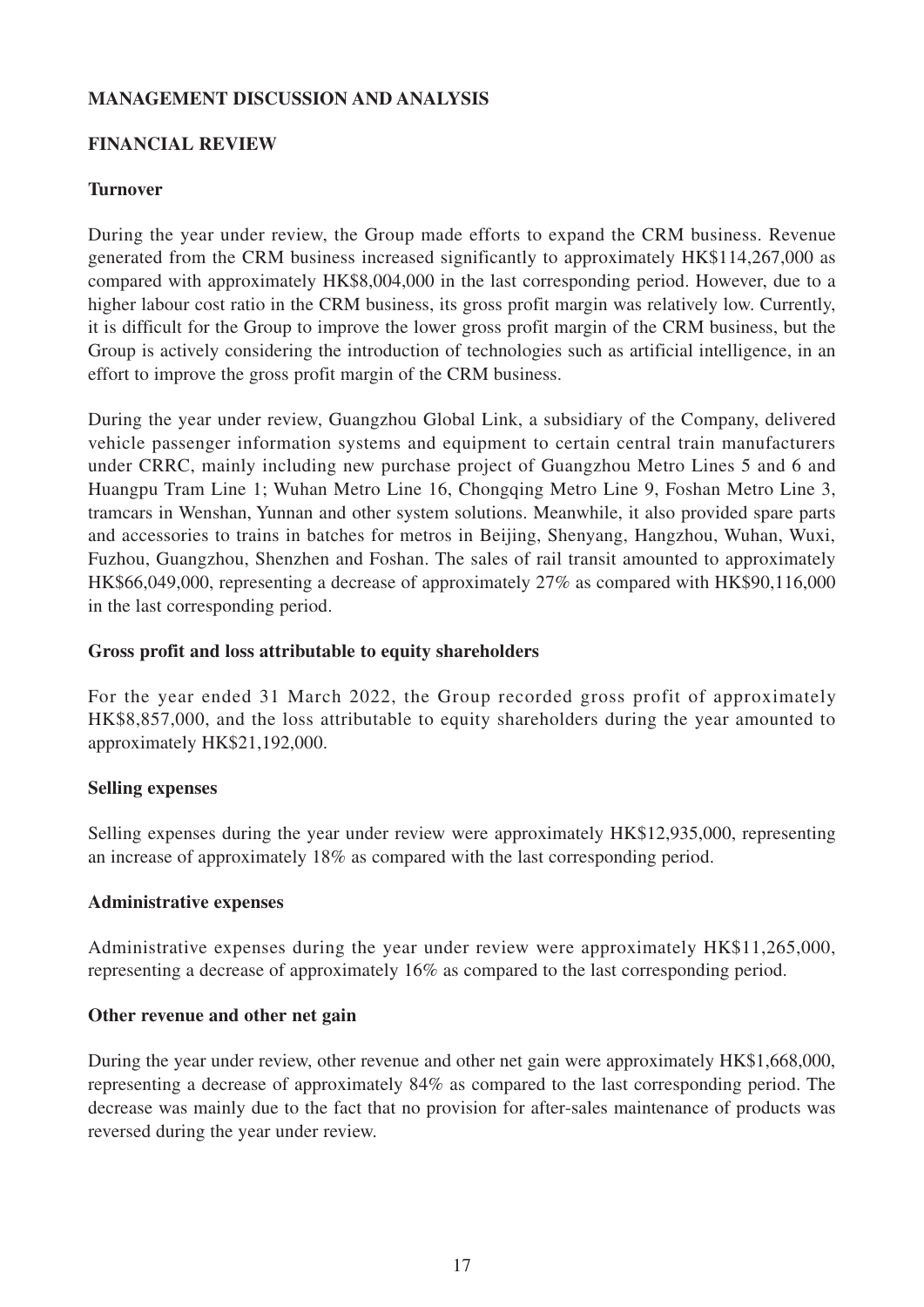### **BUSINESS REVIEW**

Guangzhou Global Link Communications Inc. ("Guangzhou Global Link"), a subsidiary of the Company, followed local government's guidance, actively overcame difficulties caused by the COVID-19 pandemic and strived to carry out the delivery of products, the guarantee of operation and opening and the routine maintenance on safe operation. During the year under review, Guangzhou Global Link delivered vehicle passenger information systems and equipment to certain central train manufacturers under the CRRC, mainly including new purchase project of Guangzhou Metro Lines 5 and 6, Huangpu Tram Line 1; Wuhan Metro Line 16, Chongqing Metro Line 9, Foshan Metro Line 3, tramcars in Wenshan, Yunnan and other system solutions. Meanwhile, it also provided spare parts and accessories to trains in batches for metros in Beijing, Shenyang, Hangzhou, Wuhan, Wuxi, Fuzhou, Guangzhou, Shenzhen and Foshan.

During the period under review, the biggest challenge to Guangzhou Global Link was to achieve the normal opening of new lines and the guarantee on the safety of lines under operation based on the requirements of operators in different regions. The enterprise serves subways in more than cities domestically. The uninterrupted travel restrictions and the prevention and control of the COVID-19 pandemic resulted in the increasingly tight deployment of human resources, the limited working efficiency and the increasing cost. Despite the severe COVID-19 pandemic in Malaysia, Pakistan, Turkey and other regions under the Belt and Road Initiative, it shall guarantee the implementation and operating services of projects. Guangzhou Global Link appropriately deployed resources of all parties, overcame various difficulties, followed the requirements of all operators and train manufacturers and carried out the implementation and services of projects in an orderly manner.

During the period, Guangzhou Global Link increased inputs in the development of products under "new standards" of the "specifications on standard metros" in urban rail transit proposed by the CRRC. The "new standards" formulated in the industry represents an industrial upgrading in the localization of urban rail transit, poses higher product and technology requirements on relevant train supporting enterprises and is an essential condition for entering the industrial chains in the future. The enterprise listed it as a key for R&D inputs in the current and following years.

Due to the impacts of the COVID-19 pandemic, it was difficult for the enterprise to expand markets and visit customers. As a result, the number of newly signed order contracts during the year decreased as compared with previous years.

During the year under review, the Group continued to vigorously develop the current customer relationship management ("CRM") business. Based on the customer relations and business experience of the management of the Group in the CRM industry for years as well as the current telecommunications, catering customer bases and market questionnaire surveys, the Group vigorously negotiated with potential customers in financial, broadcasting communications, banking and other industries to actively expand customers and revenue sources. During the period under review, the current CRM business achieved rapid growth, representing approximately 63% of the Group's total revenue.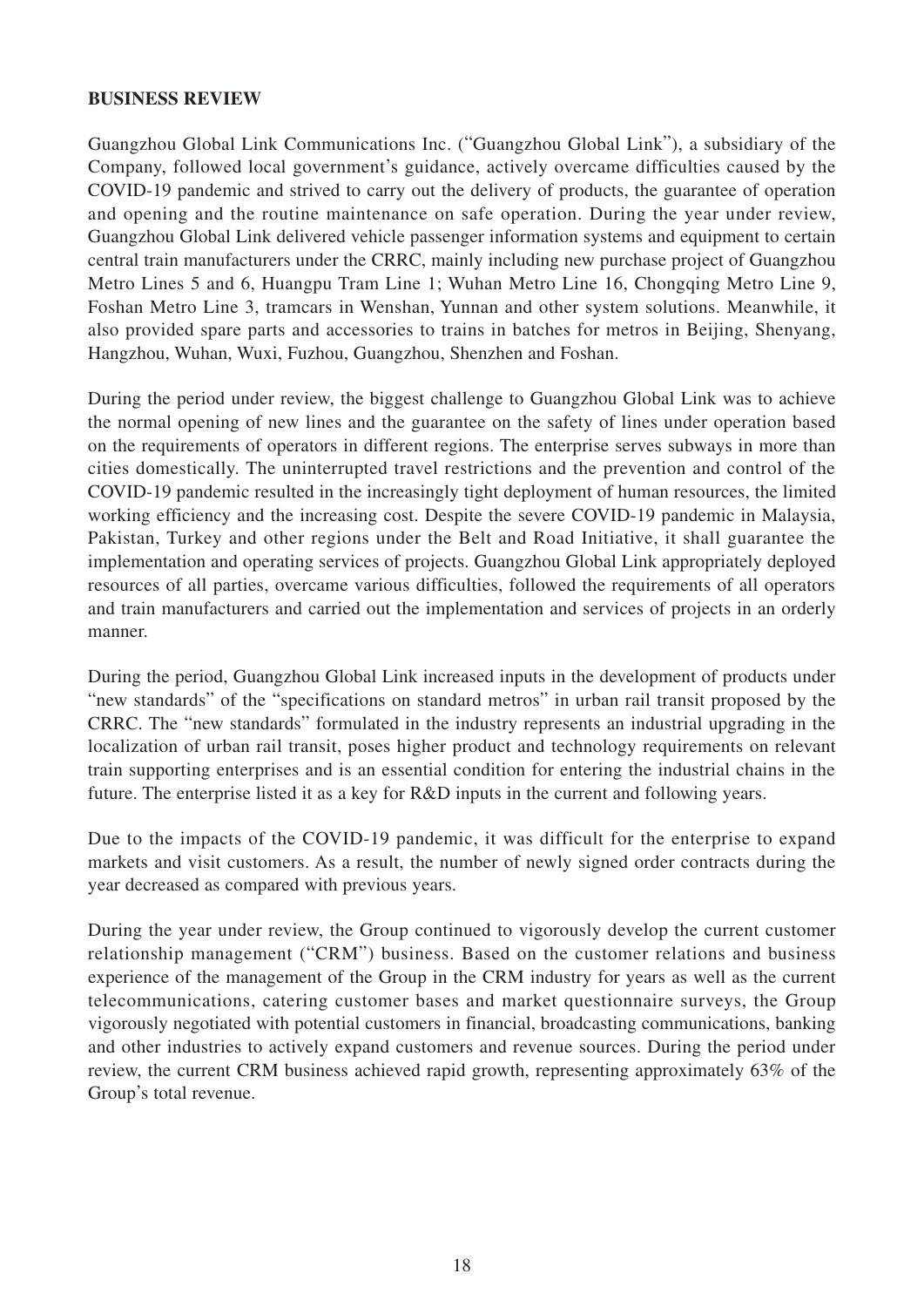The Group cooperated with customers in Guangdong Province, Hong Kong and Macau in the China (the "Greater Bay Area") and provided them with CRM services. With the development and expansion of such customers, their demand for the Group's services has been increasing. Leveraging on new and existing customers, the Group has established a solid customer base and the industry has witnessed the Group's achievements in the development of the CRM business.

While carrying out the CRM business, the Group actively responded to unfavorable factors such as the increasing labor cost in China. It outsourced certain CRM businesses and dispatched human resources to reduce the risk on the operating cost of the Group. As the CRM business is labor intensive, it is extremely essential for enterprises to prevent and control the COVID-19 pandemic under the severe situation of the pandemic. Therefore, the Group followed the requirements of local health authorities on working environment and personal protection to guarantee the health of all staff and achieve the sound development of the Group's CRM business.

### **BUSINESS OUTLOOK**

Based on the international and domestic development trends, it will still face the COVID-19 pandemic with high transmissibility in the following years. The volatility of the financial markets caused by the increasingly intensified Russia-Ukraine war will pose barriers threatening economic activities. As a result of the slower economic growth in China, the large-scale investment in rail transit in China will decrease as compared with previous years. Currently, various urban rail transit projects in central cities have been postponed and reduced and it will affect the operating benefits of supporting enterprises in the industry. The trade tension between China and the US is still affecting China's exports and overseas rail transit markets are affected by the COVID-19 pandemic. Certain countries experienced slower economic growth and even negative growth, resulting in downward adjustments to inputs in overseas rail transit markets. As a result, with the adjustments to rail transit in overseas markets and the Chinese market, it will cause significant effects to the rail transit business of the Group. The Group maintains a prudent attitude to the development of the rail transit business. In addition to increasing R&D inputs to boost the competitiveness of the enterprise, the Group will more vigorously expand market development and expect that the revenue from the rail transit business will maintain the current level in the future.

The Chinese government is devoted to promoting outsourcing services. The contract amount implemented in the service outsourcing industry increased significantly as compared with the previous year. The Group will follow the general orientation that the government promotes outsourcing services, actively cooperate with various industries and seek potential business opportunities to provide high-quality CRM services for enterprises. While following the government policies on the prevention and control of the COVID-19 pandemic, the Group will reasonably adjust the working arrangements of employees, implement measures on guaranteeing staff health and allow the CRM service base of the Group to continuously provide outstanding services to customers. Meanwhile, it will boost efforts in business expansion, seek more business opportunities, vigorously negotiate with potential customers in financial, broadcasting communications, banking and other industries and improve the quality of services to meet customers' requirements and expect to increase the overall revenue of the Group through expanding the CRM business.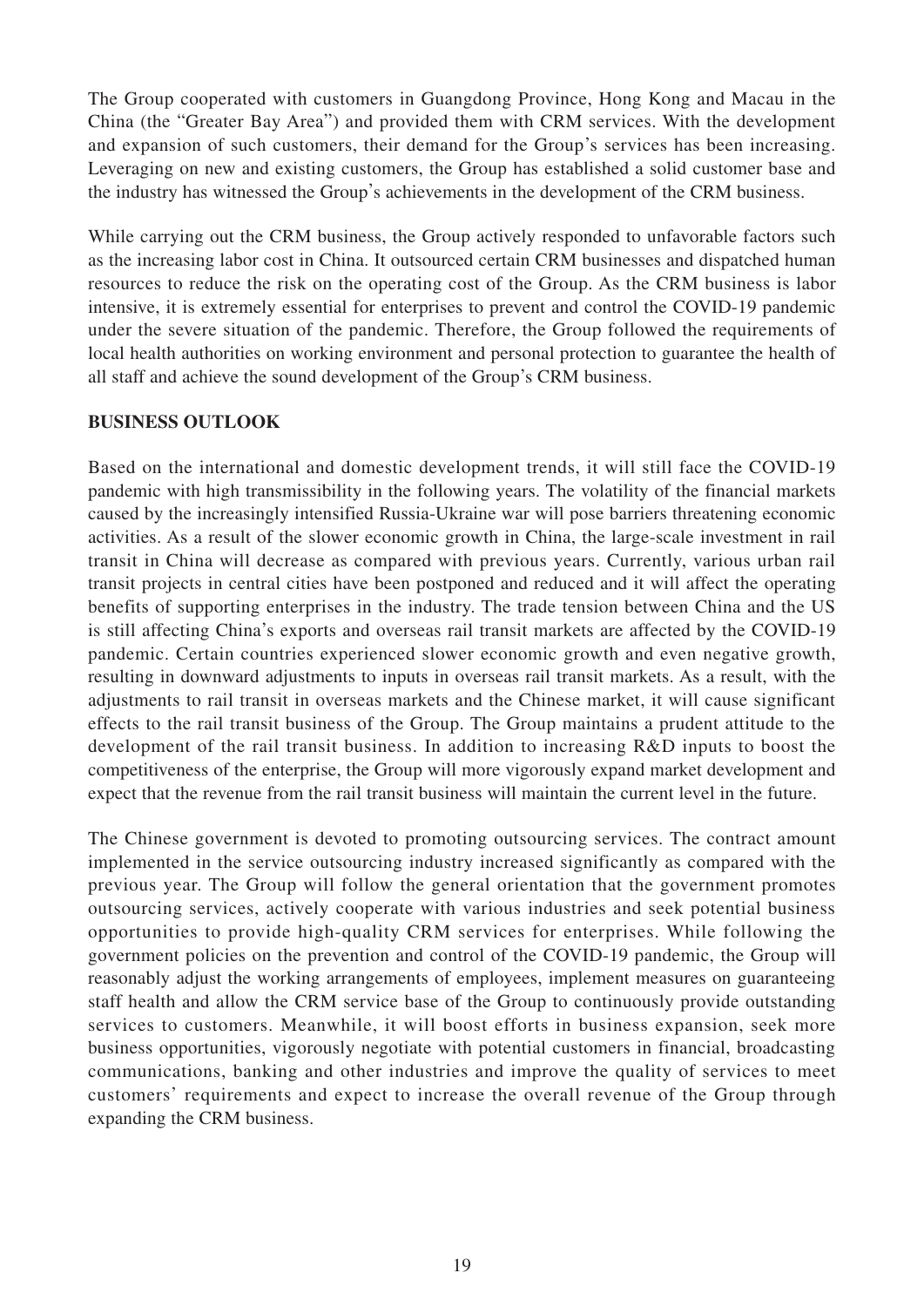## **MATERIAL ACQUISITIONS, DISPOSALS AND SIGNIFICANT INVESTMENTS**

Save as disclosed above, the Group did not have any material acquisitions, disposals and significant investments during the year under review.

## **CAPITAL STRUCTURE**

There has been no material change in the capital structure of the Group since the last accounting year.

The Group carried out prudent financial policy with surplus cash deposited in bank to finance operation and investments. Management will review financial forecast on a regular basis. As at 31 March 2022, the Group had total time deposit, cash and cash equivalents, amounted to approximately HK\$88,645,000 (2021: approximately HK\$93,850,000).

## **LIQUIDITY AND FINANCIAL RESOURCES**

As at 31 March 2022, the Group had net current assets of approximately HK\$92,991,000 (2021: approximately HK\$112,741,000), of which approximately HK\$88,645,000 (2021: approximately HK\$93,850,000) were time deposit, cash and cash equivalents. The Directors are confident that the Group's existing financial resources will be sufficient to satisfy its commitments and working capital requirements.

### **FOREIGN EXCHANGE EXPOSURE**

The Group exposes to certain foreign currency risk primarily with respect to United States dollars and Hong Kong dollars. No hedging or other alternatives have been implemented. The Group continues to monitor its exposure closely and will take measures to lower the foreign currency risk when necessary.

### **EMPLOYEE AND SALARIES POLICY**

As at 31 March 2022, the Group had 177 employees (2021: 229 employees), with 168 employees and 9 employees employed in the PRC and Hong Kong, respectively.

|                                        | At 31 March      | At 31 March |
|----------------------------------------|------------------|-------------|
|                                        | 2022             | 2021        |
|                                        | <b>Number of</b> | Number of   |
|                                        | <i>staff</i>     | staff       |
| Management, finance and administration | 29               | 34          |
| Research and development               | 39               | 80          |
| Sales and after-sales maintenance      | 109              | 115         |
| Total                                  | 177              | 229         |

The total staff costs, including Directors' emoluments, amounted to approximately HK\$23,395,000 (2021: approximately HK\$23,178,000) for the year under review. Staff remuneration, including the emolument payable to the Directors, is reviewed by the Group from time to time depending on length of service and performance of the staff.

The Group provides various employee benefits, including Mandatory Provident Fund Scheme, social insurance, medical insurance and accident insurance.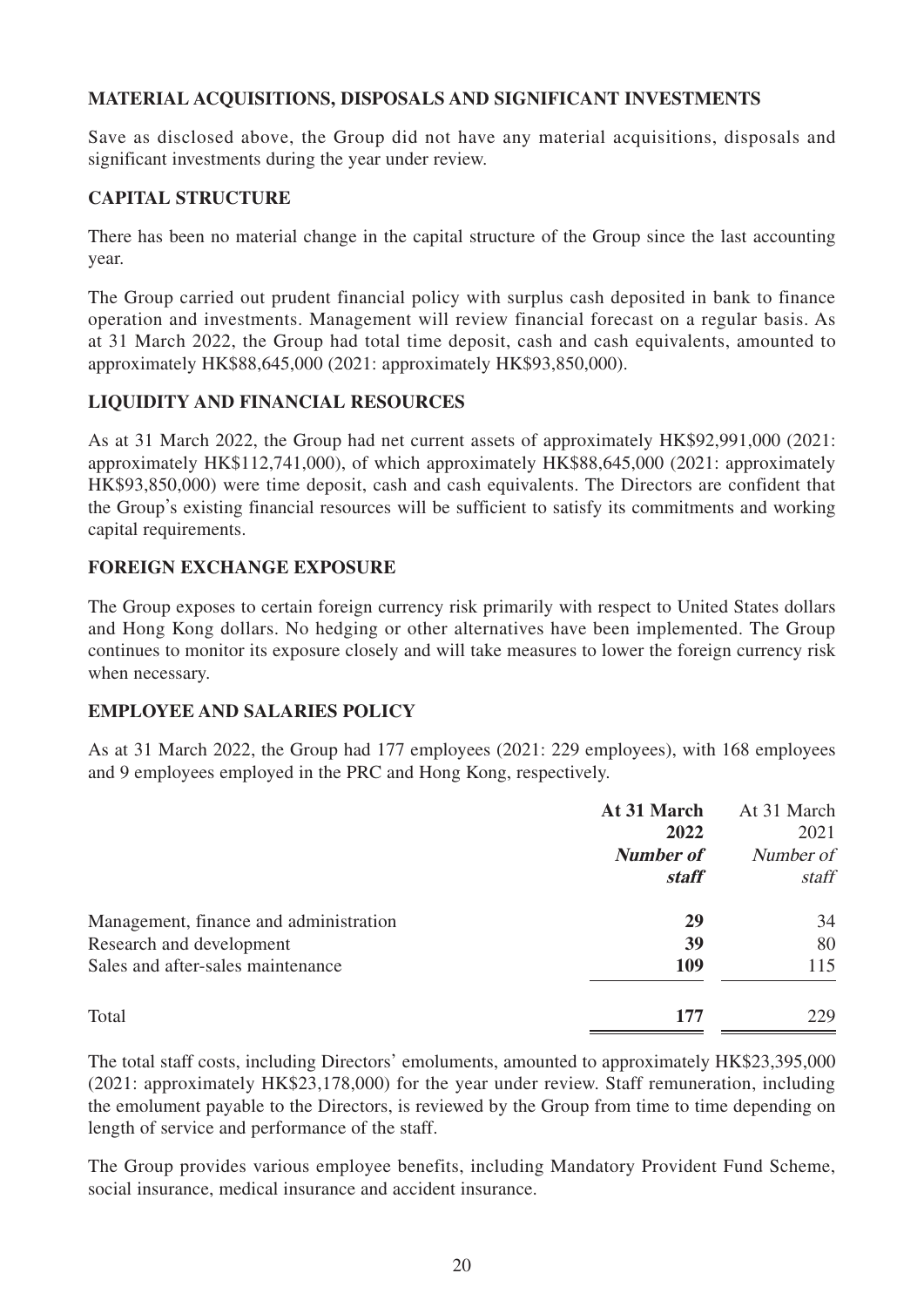# **CONTINGENT LIABILITIES**

The Group did not have any significant contingent liabilities as at 31 March 2022.

## **PURCHASE, SALE OR REDEMPTION OF SHARES**

Neither the Company, nor any of its subsidiaries has purchased, redeemed or sold any of the Company's listed securities during the year under review.

### **USE OF PROCEEDS FROM THE SUBSCRIPTION COMPLETED ON 21 APRIL 2016**

Honor Crest Holdings Limited, a direct wholly owned subsidiary of Goldstream Investment Limited (formerly known as International Elite Ltd.), a company listed on the Main Board of the Stock Exchange (stock code: 1328) completed the subscription of 1,000,000,000 shares of the Company on 21 April 2016. For details, please refer to the announcements of the Company dated 29 February 2016 and 21 April 2016 and the circular published by the Company dated 30 March 2016 (the "2016 Circular").

The gross proceeds from the subscription were HK\$80.0 million. The net proceeds of the subscription, after deduction of expenses and professional fees, amounted to approximately HK\$79.0 million (the "2016 Subscription Proceeds"), amongst which approximately HK\$66.1 million had been utilised as at 31 March 2022. The breakdown of the Company's actual use of the 2016 Subscription Proceeds as at 31 March 2022 is as follows:

|                                                                                                                                                                                                                                                                                                                                                                                                                                                                | <b>Proposed use</b><br>of the 2016<br><b>Subscription</b><br><b>Proceeds as</b><br>disclosed in the<br>2016 Circular<br>HK\$ million | <b>Actual use</b><br>of the 2016<br><b>Subscription</b><br>Proceeds as at<br><b>31 March 2022</b><br>HK\$ million |
|----------------------------------------------------------------------------------------------------------------------------------------------------------------------------------------------------------------------------------------------------------------------------------------------------------------------------------------------------------------------------------------------------------------------------------------------------------------|--------------------------------------------------------------------------------------------------------------------------------------|-------------------------------------------------------------------------------------------------------------------|
| The Company's existing train information system solutions<br>for urban rail transit business, mainly for the execution<br>of the newly signed order contracts of a number of<br>new lines projects in several cities in the PRC<br>The development of the "Smart City" project by using<br>the Company's existing CA-SIM technology, mainly<br>for staff hiring, development of relevant management<br>system platform and gradual roll out of the mobile apps | 30.0                                                                                                                                 | 30.0                                                                                                              |
| and value-added services to target users                                                                                                                                                                                                                                                                                                                                                                                                                       | 41.1                                                                                                                                 | 28.2                                                                                                              |
| Working capital                                                                                                                                                                                                                                                                                                                                                                                                                                                | 7.9                                                                                                                                  | 7.9                                                                                                               |
| Total                                                                                                                                                                                                                                                                                                                                                                                                                                                          | 79.0                                                                                                                                 | 66.1                                                                                                              |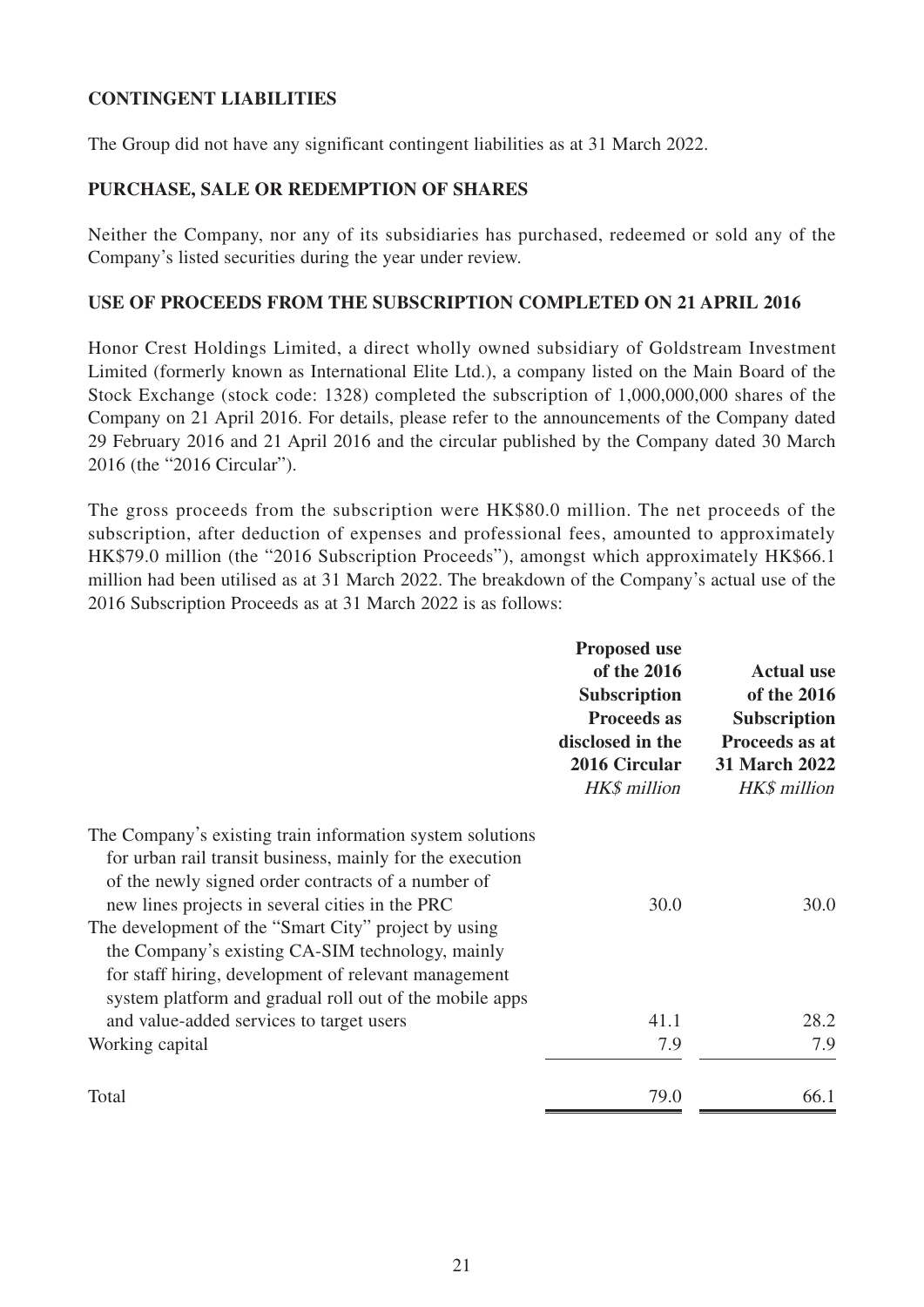Based on the current market condition, the Board is planning to utilise approximately HK\$3.0 million, on development of the "Smart City" projects and relevant research and development in the financial year ending 31 March 2023.

The remaining balance of the unutilised 2016 Subscription Proceeds has been kept in the banks as deposits.

As at 31 March 2022, there is no plan to change the original intended use of the proceeds as disclosed in the 2016 Circular.

## **USE OF PROCEEDS FROM THE SUBSCRIPTION COMPLETED ON 13 NOVEMBER 2019**

Mr. Li Kin Shing, the chairman of the Board and the controlling shareholder of the Company, completed the subscription of 1,175,000,000 new shares of the Company on 13 November 2019, details of which are included in the announcements of the Company dated 28 August 2019, 24 October 2019 and 13 November 2019 and the circular of the Company dated 9 October 2019 (the "2019 Circular"). The net proceeds from the said subscription were approximately HK\$40 million (the "2019 Subscription Proceeds"). The breakdown of the Company's actual use of the 2019 Subscription Proceeds as at 31 March 2022 is as follows:

|                                                   | <b>Proposed use</b><br>of the 2019<br><b>Subscription</b><br><b>Proceeds as</b><br>disclosed in the<br>2019 Circular<br>HK\$ million | <b>Actual use</b><br>of the 2019<br><b>Subscription</b><br><b>Proceeds as at</b><br><b>31 March 2022</b><br>HK\$ million |
|---------------------------------------------------|--------------------------------------------------------------------------------------------------------------------------------------|--------------------------------------------------------------------------------------------------------------------------|
| General working purposes and in particular        |                                                                                                                                      |                                                                                                                          |
| the procurement of the POS equipment with         |                                                                                                                                      |                                                                                                                          |
| the Company's patented 2.4G technology software   |                                                                                                                                      |                                                                                                                          |
| installed ("POS Equipment") to meet the potential |                                                                                                                                      |                                                                                                                          |
| orders from the Group's business partner          | 40                                                                                                                                   | 4.6                                                                                                                      |

Since the termination of the purchase agreement entered into by the Group with the business partner in December 2020, the Group has been actively looking for other potential purchasers of the POS Equipment. However, due to the continuing impact of COVID-19 on the urban public transportation industries in the PRC, no procurement agreement for the Group's POS Equipment has been entered into as at 31 March 2022.

In view of the current industry trend and based on the best estimation of future market conditions made by the Group, it is expected that the Group will fully utilise the unutilised 2019 Subscription Proceeds in the sum of approximately HK\$35.4 million by 31 December 2023. It will be subject to change based on the current and future development of market conditions. The Group will apply its financial resources, including but not limited to, funds from the 2019 Subscription Proceeds based on market conditions and opportunities.